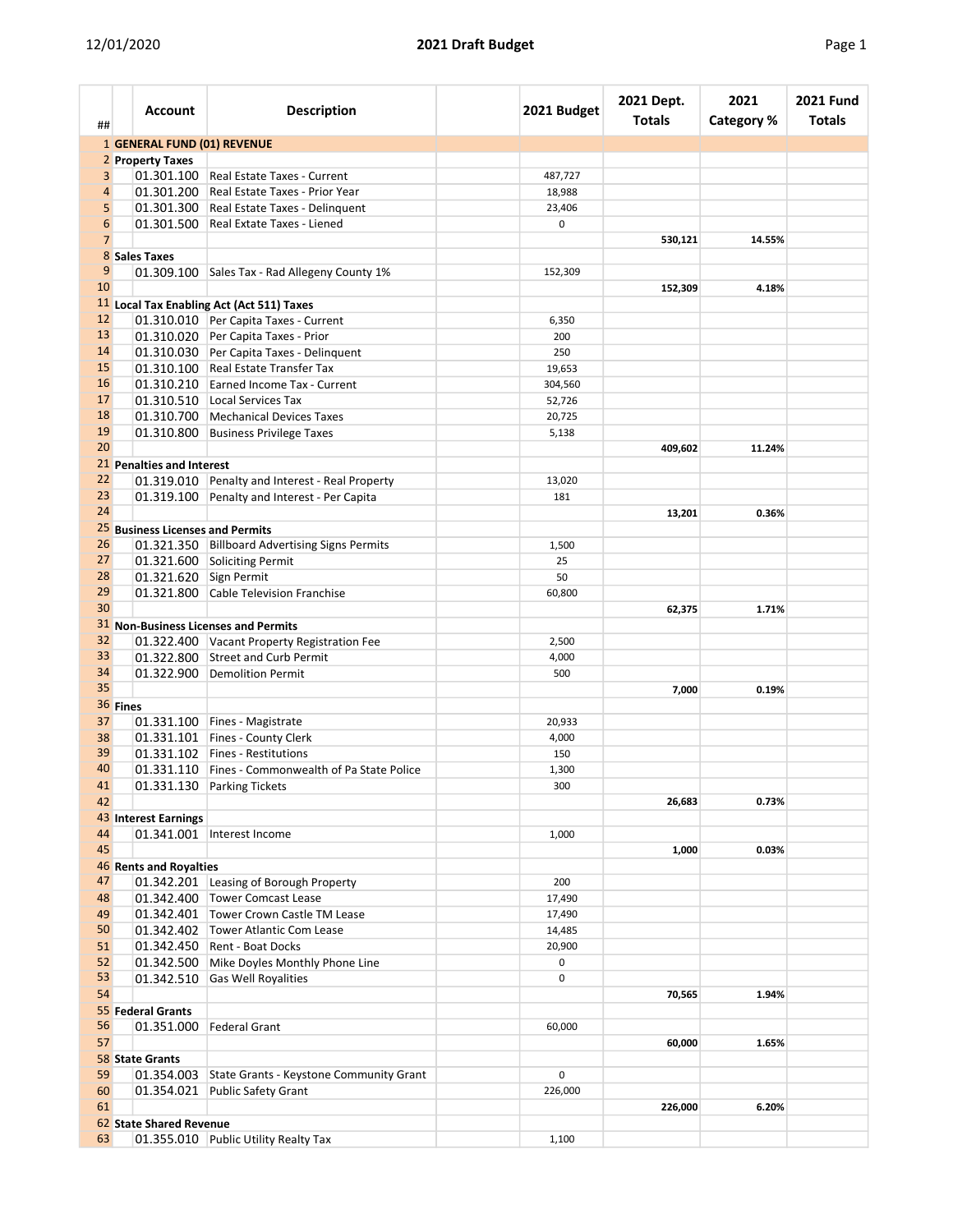| ##         | <b>Account</b>                 | <b>Description</b>                                                  | 2021 Budget    | 2021 Dept.<br><b>Totals</b> | 2021<br><b>Category %</b> | <b>2021 Fund</b><br>Totals |
|------------|--------------------------------|---------------------------------------------------------------------|----------------|-----------------------------|---------------------------|----------------------------|
| 64         |                                | 01.355.040 Alcoholic Beverage License                               | 2,300          |                             |                           |                            |
| 65         |                                | 01.355.050 General Municipal Pension System Aid                     | 183,464        |                             |                           |                            |
| 66         |                                | 01.355.090 Marcellus Shale Impact Distribution Fee (Act 13)         | 2,676          |                             |                           |                            |
| 67         |                                | 01.355.990 Foreign Fire Relief Assistance                           | 16,931         |                             |                           |                            |
| 68         |                                |                                                                     |                | 206,471                     | 5.67%                     |                            |
|            | 69 Local Government Grants     |                                                                     |                |                             |                           |                            |
| 70         |                                | 01.357.010 County Grant                                             | 0              |                             |                           |                            |
| 71         |                                |                                                                     |                | $\mathbf{0}$                | 0.00%                     |                            |
| 73         | 72 Intergovernmental Services  | 01.358.100 Reimbursement for Police Services                        | 9,500          |                             |                           |                            |
| 74         |                                |                                                                     |                | 9,500                       | 0.26%                     |                            |
|            | 75 Payments in Lieu of Taxes   |                                                                     |                |                             |                           |                            |
| 76         |                                | 01.359.000 Payments In Lieu Of Taxes                                | 5,223          |                             |                           |                            |
| 77         |                                |                                                                     |                | 5,223                       | 0.14%                     |                            |
|            | 78 General Government          |                                                                     |                |                             |                           |                            |
| 79         |                                | 01.361.340 Public Hearing Fees                                      | 850            |                             |                           |                            |
| 80         |                                | 01.361.540 Sale Of Zoning Ordinance                                 | 15             |                             |                           |                            |
| 81         |                                | 01.361.610 Real Estate Tax Liens                                    | 500            |                             |                           |                            |
| 82         |                                | 01.361.630 Tax Office Fee-to School District                        | 600            |                             |                           |                            |
| 83         | 01.361.700 Lien Letters        |                                                                     | 3,327          |                             |                           |                            |
| 84         |                                | 01.361.800 Copies - Of Municipal Records                            | 10             |                             |                           |                            |
| 85         |                                |                                                                     |                | 5,302                       | 0.15%                     |                            |
|            | 86 Public Safety               |                                                                     |                |                             |                           |                            |
| 87<br>88   |                                | 01.362.110 Copies - Accident Reports<br>01.362.410 Building Permits | 1,107<br>2,500 |                             |                           |                            |
| 89         | 01.362.411   PA UCC Fee        |                                                                     | 25             |                             |                           |                            |
| 90         |                                | 01.362.420 Electrical Permit                                        | 300            |                             |                           |                            |
| 91         |                                | 01.362.450 Occupancy Permits                                        | 11,250         |                             |                           |                            |
| 92         |                                | 01.362.500 School Crossing Guards - Reimbursement                   | 10,212         |                             |                           |                            |
| 93         |                                |                                                                     |                | 25,394                      | 0.70%                     |                            |
|            | 94 Highways and Streets        |                                                                     |                |                             |                           |                            |
| 95         |                                | 01.363.000 Police Donation                                          | 25             |                             |                           |                            |
| 96         |                                | 01.363.210 Parking Meters                                           | 2,000          |                             |                           |                            |
| 97         |                                | 01.363.220 Parking Permits                                          | 13,000         |                             |                           |                            |
| 98         |                                | 01.363.510 PennDOT Summer/Winter Maintanence                        | 12,519         |                             |                           |                            |
| 99         |                                |                                                                     |                | 27,544                      | 0.76%                     |                            |
|            | 100 Sanitation                 |                                                                     |                |                             |                           |                            |
| 101<br>102 |                                | 01.364.130 EPA - Reserve for Repairs                                | 0              |                             |                           |                            |
| 103        |                                | 01.364.300 Solid Waste Collection<br>01.364.900 Delinquent Fee      | 470,483<br>0   |                             |                           |                            |
| 104        |                                |                                                                     |                | 470,483                     | 12.91%                    |                            |
|            | 105 Special Events             |                                                                     |                |                             |                           |                            |
| 106        |                                | 01.367.500 Special Events Committee - Revenue                       | 500            |                             |                           |                            |
| 107        |                                | 01.367.800 Recreation Board - Donations                             | $\mathbf 0$    |                             |                           |                            |
| 108        |                                |                                                                     |                | 500                         | 0.01%                     |                            |
|            | 109 Electric System            |                                                                     |                |                             |                           |                            |
| 110        | 01.372.570 Nsf Fees            |                                                                     | 300            |                             |                           |                            |
| 111        |                                |                                                                     |                | 300                         | 0.01%                     |                            |
|            | 112 Other Charges for Services |                                                                     |                |                             |                           |                            |
| 113        |                                | 01.379.000 EPA Surcharge Fee                                        | 0              |                             |                           |                            |
| 114        |                                |                                                                     |                | 0                           | 0.00%                     |                            |
| 116        | 115 Miscellaneous Income       | 01.380.000 Misc - Income                                            | 0              |                             |                           |                            |
| 117        |                                | 01.380.100 Discount Amounts                                         | 0              |                             |                           |                            |
| 118        |                                |                                                                     |                | 0                           | 0.00%                     |                            |
|            | 119 Special Assessments        |                                                                     |                |                             |                           |                            |
| 120        |                                | 01.383.100 PLGIT - Credit Card Revenue Bonus                        | 0              |                             |                           |                            |
| 121        |                                |                                                                     |                | 0                           | 0.00%                     |                            |
|            | 122 Donations                  |                                                                     |                |                             |                           |                            |
| 123        | 01.387.000                     | Donations From Private Sources                                      | 0              |                             |                           |                            |
| 124        |                                |                                                                     |                | 0                           | 0.00%                     |                            |
|            | 125 Sale of Fixed Assets       |                                                                     |                |                             |                           |                            |
| 126        |                                | 01.391.100 Sale Of Fixed Assets                                     | 0              |                             |                           |                            |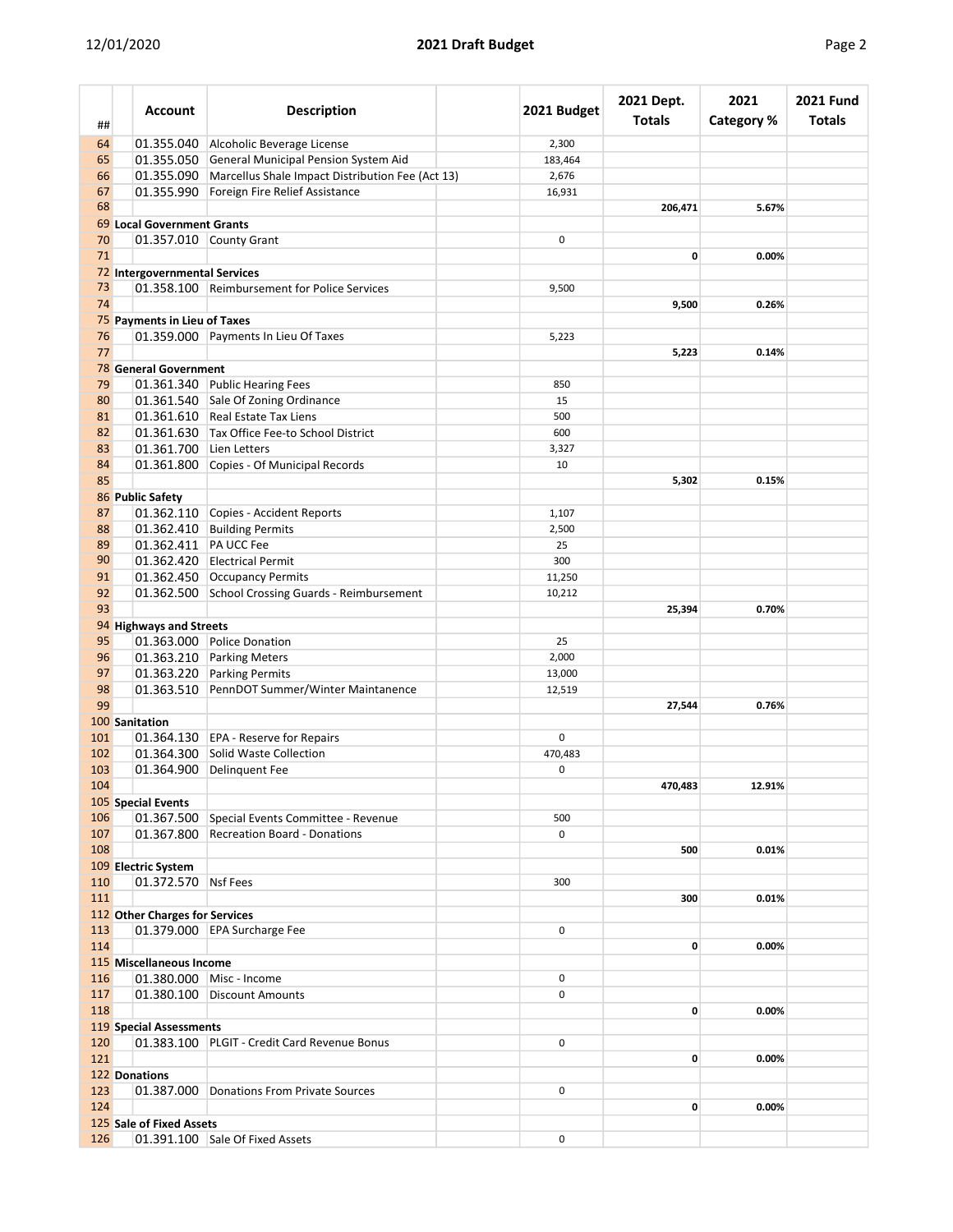| ##         | Account                   | <b>Description</b>                                                                   |           | 2021 Budget              | 2021 Dept.<br><b>Totals</b> | 2021<br><b>Category %</b> | <b>2021 Fund</b><br><b>Totals</b> |
|------------|---------------------------|--------------------------------------------------------------------------------------|-----------|--------------------------|-----------------------------|---------------------------|-----------------------------------|
| 127        | 01.391.200                | Insurance Reimbursement For Fixed Assets                                             |           | 0                        |                             |                           |                                   |
| 128        | 01.391.300                | <b>Reimbursement to Current Assets</b>                                               |           | 3,000                    |                             |                           |                                   |
| 129        |                           |                                                                                      |           |                          | 3,000                       | 0.08%                     |                                   |
|            | 130 Interfund Transfers   |                                                                                      |           |                          |                             |                           |                                   |
| 131        |                           | 01.392.060 Transfer From Water Fund                                                  |           | 0                        |                             |                           |                                   |
| 132        | 01.392.400                | Transfer From Electric Fund                                                          |           | 1,331,418                |                             |                           |                                   |
| 133        |                           |                                                                                      |           |                          | 1,331,418                   | 36.54%                    |                                   |
|            |                           | 134 Refunds of Prior Year Expenditures                                               |           |                          |                             |                           |                                   |
| 135        |                           | 01.395.000 Refund Of Prior Years Expenditures                                        |           | 0                        |                             |                           |                                   |
| 136        |                           |                                                                                      |           |                          | 0                           | 0.00%                     |                                   |
| 137        |                           | <b>GENERAL FUND (01) TOTAL</b>                                                       |           | 3,643,991                |                             | 100%                      | 3,643,991                         |
|            |                           |                                                                                      |           |                          |                             |                           |                                   |
|            | 286 Legislative           | 285 GENERAL FUND (01) EXPENDITURES                                                   |           |                          |                             |                           |                                   |
| 287        |                           | 01.400.113 Council - Salaries                                                        | 13,125.00 | 4,375                    |                             |                           |                                   |
| 288        |                           | 01.400.192 Council - FICA (Social Security)                                          | 813.75    | 271                      |                             |                           |                                   |
| 289        |                           | 01.400.193 Council - Medicare                                                        | 190.31    | 63                       |                             |                           |                                   |
| 290        |                           | 01.400.241 Council - Supplies                                                        | 225.00    | 75                       |                             |                           |                                   |
| 291        |                           | 01.400.331 Council - Travel Expense                                                  | 510.00    | 170                      |                             |                           |                                   |
| 292        |                           | 01.400.341 Council - Advertising                                                     | 1,080.00  | 360                      |                             |                           |                                   |
| 293        |                           | 01.400.342 Council - Codification                                                    | 6,000.00  | 2,000                    |                             |                           |                                   |
| 294        |                           | 01.400.420 Council - Dues and Subscriptions                                          | 13,360.00 | 4,453                    |                             |                           |                                   |
| 295        | 01.400.460                | Council - Meetings and Conferences                                                   | 4,500.00  | 1,500                    |                             |                           |                                   |
| 296        | 01.400.461                | Council - Hotel for Conf/Classes                                                     | 2,100.00  | 700                      |                             |                           |                                   |
| 297        | 01.400.999                |                                                                                      |           |                          | 13,967                      | 0.38%                     |                                   |
|            | 298 Executive             |                                                                                      |           |                          |                             |                           |                                   |
| 299        |                           | 01.401.112 Mayor - Salary                                                            | 1,875.00  | 625                      |                             |                           |                                   |
| 300        | 01.401.192                | Mayor - FICA (Social Security)                                                       | 116.25    | 39                       |                             |                           |                                   |
| 301        |                           | 01.401.193   Mayor - Medicare                                                        | 27.19     | 9                        |                             |                           |                                   |
| 302        |                           | $01.401.353$ Mayor - Insurance                                                       | 0.00      | $\overline{a}$           |                             |                           |                                   |
| 303        | 01.401.420                | Mayor - Dues and Subcriptions                                                        | 200.00    | 67                       |                             |                           |                                   |
| 304        | 01.401.460                | Mayor - Meetings and Conferences                                                     | 200.00    | 67                       |                             |                           |                                   |
| 305        | 01.401.999                |                                                                                      |           |                          | 807                         | 0.02%                     |                                   |
|            | 306 Auditing/Financial    |                                                                                      |           |                          |                             |                           |                                   |
| 307        | 01.402.311                | Financial - Accounting and Auditing                                                  | 11,000.00 | 3,667                    |                             |                           |                                   |
| 308        | 01.402.316                | Financial - Bank Service Fees                                                        | 2,100.00  | 700                      |                             |                           |                                   |
| 309        | 01.402.999                |                                                                                      |           |                          | 4,367                       | 0.12%                     |                                   |
|            | <b>310 Tax Collection</b> |                                                                                      |           |                          |                             |                           |                                   |
| 311        |                           | 01.403.114   Tax Collector - Commissions                                             |           | 16,306                   |                             |                           |                                   |
| 312        |                           | 01.403.192 Tax Collector - FICA (Social Security)                                    |           | 1,011                    |                             |                           |                                   |
| 313<br>314 |                           | 01.403.193 Tax Collector - Medicare                                                  |           | 236<br>535               |                             |                           |                                   |
| 315        |                           | 01.403.210   Tax Collector - Office Supplies<br>01.403.314 Tax Collector - Lien Fees |           | 100                      |                             |                           |                                   |
| 316        |                           | 01.403.321 Tax Collector - Phone and Internet                                        |           | 325                      |                             |                           |                                   |
| 317        |                           | 01.403.325 Tax Collector - Postage                                                   |           | 1,000                    |                             |                           |                                   |
| 318        |                           | 01.403.342 Tax Collector - Printing                                                  |           | 250                      |                             |                           |                                   |
| 319        |                           | 01.403.353 Tax Collector - Bond                                                      |           | 250                      |                             |                           |                                   |
| 320        |                           | 01.403.374 Tax Collector - Computer Maintenance                                      |           | $\mathbb{Z}^2$           |                             |                           |                                   |
| 321        |                           | 01.403.420 Tax Collector - Dues and Subscriptions                                    |           | 1,800                    |                             |                           |                                   |
| 322        |                           | 01.403.460 Tax Collector - Meetings and Conference                                   |           | $\overline{\phantom{a}}$ |                             |                           |                                   |
| 323        |                           | 01.403.750 Tax Collector - Equipment/Computer                                        |           | 2,000                    |                             |                           |                                   |
| 324        | 01.403.999                |                                                                                      |           |                          | 23,813                      | 0.65%                     |                                   |
|            | 325 Solicitor/Legal Fees  |                                                                                      |           |                          |                             |                           |                                   |
| 326        |                           | 01.404.114   Solicitor - Wages                                                       | 25,000    | 8,333                    |                             |                           |                                   |
| 327        |                           | 01.404.160 Solicitor - Pension/Retirement                                            | 4,213     | 1,404                    |                             |                           |                                   |
| 328        |                           | 01.404.192 Solicitor - FICA (Social Security)                                        | 1,550     | 517                      |                             |                           |                                   |
| 329        |                           | 01.404.193 Solicitor - Medicare                                                      | 363       | 121                      |                             |                           |                                   |
| 330        |                           | 01.404.194 Solicitor - Unemployment Compensation                                     | 500       | 167                      |                             |                           |                                   |
| 331        | 01.404.314                | Solicitor - Fees                                                                     | 450       | 150                      |                             |                           |                                   |
| 332        | 01.404.316                | Solicitor - Other Legal Fees                                                         | 7,500     | 2,500                    |                             |                           |                                   |
| 333        | 01.404.999                |                                                                                      |           |                          | 13,192                      | 0.36%                     |                                   |
|            | 334 Manager               |                                                                                      |           |                          |                             |                           |                                   |
| 335        |                           | 01.405.121   Manager - Salary                                                        | 87,416.10 | 29,139                   |                             |                           |                                   |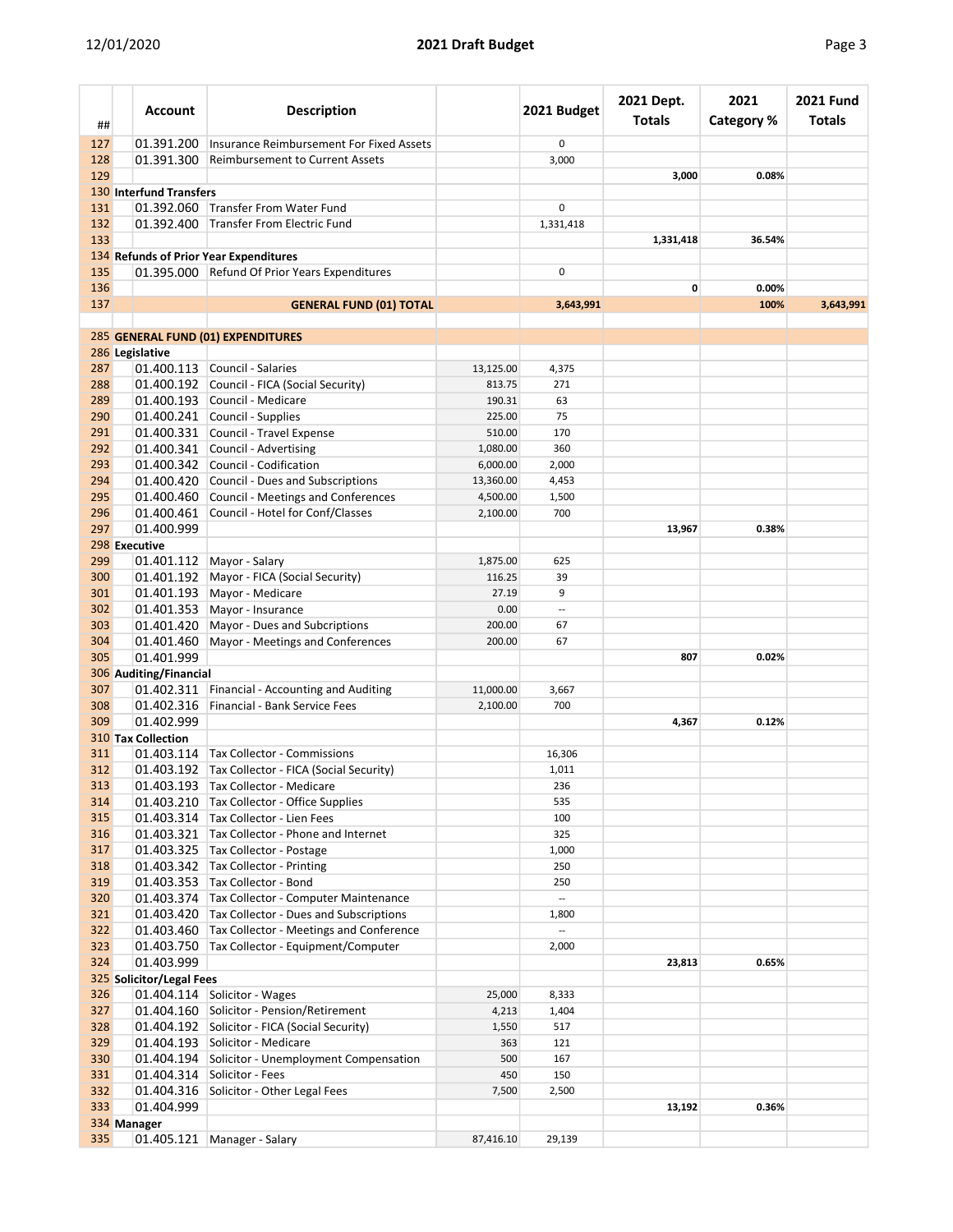|--|

| ##         |            | <b>Account</b>                    | <b>Description</b>                                                               |                      | 2021 Budget              | 2021 Dept.<br><b>Totals</b> | 2021<br><b>Category %</b> | <b>2021 Fund</b><br>Totals |
|------------|------------|-----------------------------------|----------------------------------------------------------------------------------|----------------------|--------------------------|-----------------------------|---------------------------|----------------------------|
| 336        |            | 01.405.152                        | Manager - Dental Insurance                                                       | 0.00                 | $\overline{\phantom{a}}$ |                             |                           |                            |
| 337        |            | 01.405.155                        | Manager - Vision Insurance                                                       | 0.00                 | $\overline{a}$           |                             |                           |                            |
| 338        |            | 01.405.156                        | Manager - Health Insurance                                                       | 0.00                 | $\overline{\phantom{a}}$ |                             |                           |                            |
| 339        |            | 01.405.158                        | Manager - Life Insurance                                                         | 206.40               | 69                       |                             |                           |                            |
| 340        |            | 01.405.160                        | Manager - Pension/Retirement                                                     | 14,279.28            | 4,760                    |                             |                           |                            |
| 341        |            | 01.405.192                        | Manager - FICA (Social Security)                                                 | 5,419.80             | 1,807                    |                             |                           |                            |
| 342        |            | 01.405.193                        | Manager - Medicare                                                               | 1,267.53             | 423                      |                             |                           |                            |
| 343        |            | 01.405.194                        | Manager - Unemployment Compensation                                              | 500.00               | 167                      |                             |                           |                            |
| 344        |            | 01.405.195                        | Manager - Workers Compensation                                                   | 82.89                | 28                       |                             |                           |                            |
| 345        |            | 01.405.321                        | Manager - Phone                                                                  | 0.00                 | $\overline{\phantom{a}}$ |                             |                           |                            |
| 346        |            | 01.405.331                        | Manager - Travel Expense                                                         | 450.00               | 150                      |                             |                           |                            |
| 347        |            | 01.405.353                        | Manager - Bond                                                                   | 496.00               | 165                      |                             |                           |                            |
| 348        |            | 01.405.420                        | Manager - Dues and Subscription                                                  | 1,500.00             | 500                      |                             |                           |                            |
| 349        |            | 01.405.460                        | Manager - Meeting and Conference                                                 | 1,575.00             | 525                      |                             |                           |                            |
| 350        |            | 01.405.999                        |                                                                                  |                      |                          | 37,733                      | 1.04%                     |                            |
|            |            |                                   | <b>351</b> General Government Administration                                     |                      |                          |                             |                           |                            |
| 352        |            |                                   | 01.406.130 Office - Part Time Wages                                              | 0.00                 | $\overline{\phantom{a}}$ |                             |                           |                            |
| 353        |            | 01.406.140                        | Office - Wages<br>01.406.152 Office - Dental Insurance                           | 107,888.95           | 35,963                   |                             |                           |                            |
| 354<br>355 |            |                                   | Office - Vision Insurance                                                        | 544.08               | 181<br>36                |                             |                           |                            |
| 356        |            | 01.406.155                        | 01.406.156 Office - Health Insurance                                             | 108.00<br>43,105.92  | 14,369                   |                             |                           |                            |
| 357        |            | 01.406.158                        | Office - Life Insurance                                                          | 340.80               | 114                      |                             |                           |                            |
| 358        |            |                                   | 01.406.160 Office - Pension/Retirement                                           | 17,721.93            | 5,907                    |                             |                           |                            |
| 359        |            | 01.406.183                        | Office - Overtime                                                                | 1,200.00             | 400                      |                             |                           |                            |
| 360        |            | 01.406.192                        | Office - FICA (Social Security)                                                  | 6,763.51             | 2,255                    |                             |                           |                            |
| 361        |            | 01.406.193                        | Office - Medicare                                                                | 1,662.46             | 554                      |                             |                           |                            |
| 362        |            | 01.406.194                        | Office - Unemployment Compensation                                               | 1,000.00             | 333                      |                             |                           |                            |
| 363        |            |                                   | 01.406.195 Office - Workers Compensation                                         | 102.31               | 34                       |                             |                           |                            |
| 364        |            | 01.406.210                        | <b>Office</b> - Office Supplies                                                  | 3,000.00             | 1,000                    |                             |                           |                            |
| 365        |            |                                   | 01.406.212 Office - Billing Forms                                                | 1,000.00             | 333                      |                             |                           |                            |
| 366        |            | 01.406.270                        | Office - Computer Software                                                       | 44,150.00            | 14,717                   |                             |                           |                            |
| 367        |            | 01.406.317                        | Office - ADP Administration Fee                                                  | 3,584.88             | 1,195                    |                             |                           |                            |
| 368        |            | 01.406.321                        | Office - Phones                                                                  | 4,650.00             | 1,550                    |                             |                           |                            |
| 369        |            | 01.406.325                        | Office - Postage                                                                 | 16,900.00            | 5,633                    |                             |                           |                            |
| 370        |            | 01.406.329                        | Office - Wireless Aircard                                                        | 480.00               | 160                      |                             |                           |                            |
| 371        |            | 01.406.331                        | Office - Travel                                                                  | 150.00               | 50                       |                             |                           |                            |
| 372        |            |                                   | 01.406.342 Office - Printing                                                     | 4,500.00             | 1,500                    |                             |                           |                            |
| 373        |            | 01.406.374                        | Office - Computer Maintenence                                                    | 5,000.00             | 1,667                    |                             |                           |                            |
| 374        |            |                                   | 01.406.384 Office - Copier Lease                                                 | 6,927.12             | 2,309                    |                             |                           |                            |
| 375        |            |                                   | 01.406.387 Office - Postage Meter Rental                                         | 9,068.04             | 3,023                    |                             |                           |                            |
| 376        |            |                                   | 01.406.420 Office - Dues and Subsciption                                         | 42,000.00            | 14,000                   |                             |                           |                            |
| 377        |            |                                   | 01.406.460 Office - Meetings and Conferences                                     | 450.00               | 150                      |                             |                           |                            |
| 378        |            | 01.406.750                        | <b>Office - Equipment New</b>                                                    | 4,400.00             | 1,467                    |                             |                           |                            |
| 379        |            | 01.406.999                        |                                                                                  |                      |                          | 108,900                     | 2.99%                     |                            |
|            |            | <b>380 Information Technology</b> |                                                                                  |                      |                          |                             |                           |                            |
| 381        |            |                                   | 01.407.000   IT - Web Page                                                       | 300.00               | 100                      |                             |                           |                            |
| 382        |            |                                   | 01.407.317   IT - Credit Card Machine                                            | 1,200.00             | 400                      |                             |                           |                            |
| 383        |            | 01.407.999                        |                                                                                  |                      |                          | 500                         | 0.01%                     |                            |
| 385        |            | 384 Buildings and Plant           | 01.409.241 Building - Supplies                                                   | 1,200.00             | 400                      |                             |                           |                            |
| 386        |            | 01.409.310                        |                                                                                  |                      |                          |                             |                           |                            |
| 387        |            |                                   | <b>Building - Cleaning Services</b><br>01.409.316 Building - Insurance Appraisal | 5,202.00<br>1,002.00 | 1,734<br>334             |                             |                           |                            |
| 388        |            |                                   | 01.409.361 Building - Electricity                                                | 6,915.00             | 2,305                    |                             |                           |                            |
| 389        |            | 01.409.362                        | <b>Building - Natural Gas</b>                                                    | 1,560.00             | 520                      |                             |                           |                            |
| 390        |            |                                   | 01.409.364 Building - Sewer                                                      | 318.00               | 106                      |                             |                           |                            |
| 391        |            | 01.409.373                        | <b>Building - Repairs and Maintenence</b>                                        | 24,000.00            | 8,000                    |                             |                           |                            |
| 392        |            | 01.409.720                        | Building - Improvement                                                           | 6,000.00             | 2,000                    |                             |                           |                            |
| 393        |            | 01.409.760                        | Building - Furniture & Equiptment                                                | 3,500.00             | 1,167                    |                             |                           |                            |
| 394        |            | 01.409.999                        |                                                                                  |                      |                          | 16,566                      | 0.45%                     |                            |
|            | 395 Police |                                   |                                                                                  |                      |                          |                             |                           |                            |
| 396        |            | 01.410.122                        | Police - Police Chief Salary                                                     |                      | 90,815                   |                             |                           |                            |
| 397        |            |                                   | 01.410.130 Police - Part Time Wages                                              |                      |                          |                             |                           |                            |
| 398        |            |                                   | 01.410.131 Police - Longevity Pay                                                |                      | 2,835                    |                             |                           |                            |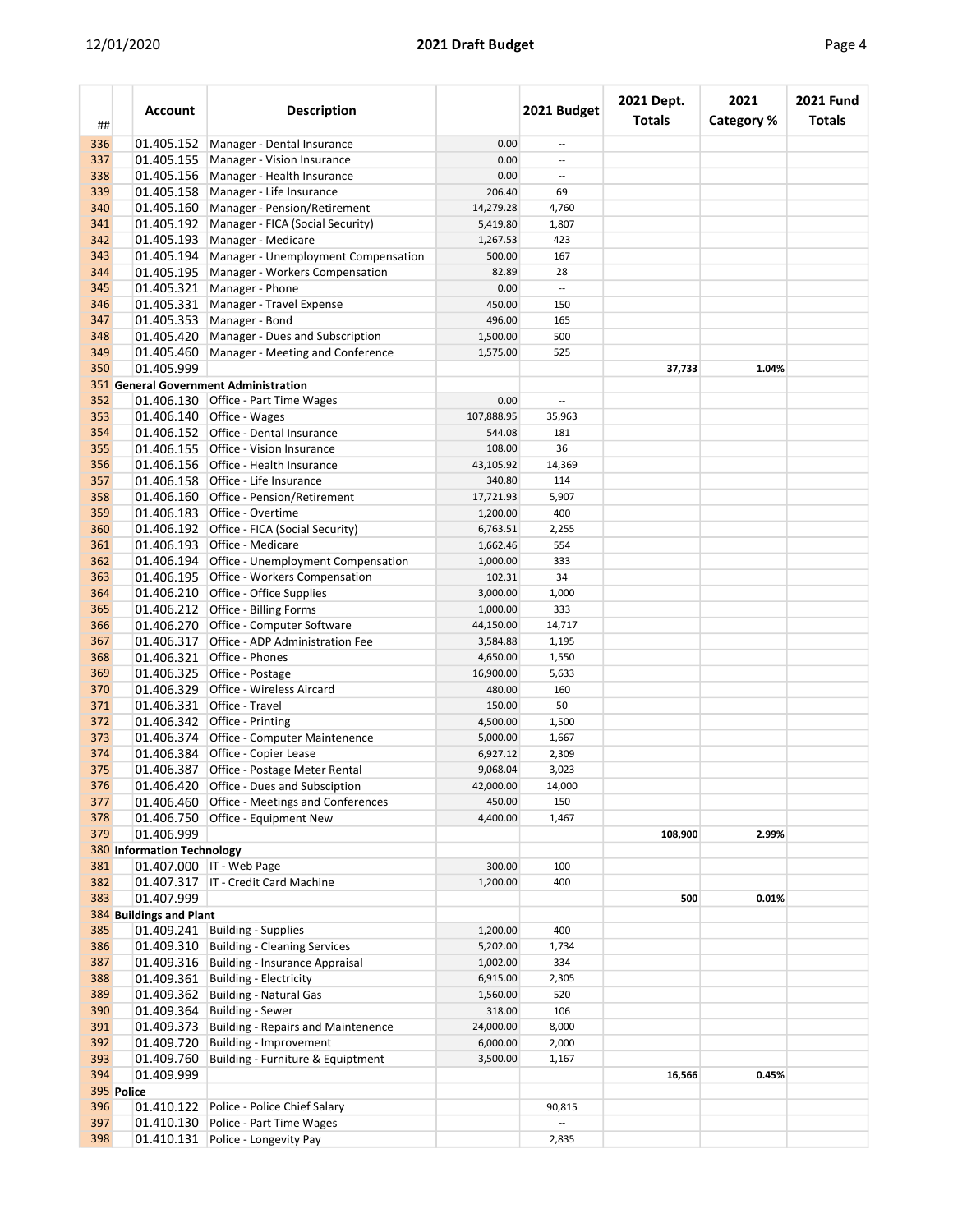| ##              | <b>Account</b>       | <b>Description</b>                                           | 2021 Budget              | 2021 Dept.<br><b>Totals</b> | 2021<br><b>Category %</b> | <b>2021 Fund</b><br><b>Totals</b> |
|-----------------|----------------------|--------------------------------------------------------------|--------------------------|-----------------------------|---------------------------|-----------------------------------|
| 399             | 01.410.140           | Police - Salaries                                            | 616,853                  |                             |                           |                                   |
| 400             | 01.410.151           | Police - Widows Accidental Death Insurance                   | 701                      |                             |                           |                                   |
| 401             | 01.410.152           | Police - Dental Insurance                                    | 10,922                   |                             |                           |                                   |
| 402             | 01.410.155           | Police - Vision Insurance                                    | 1,292                    |                             |                           |                                   |
| 403             | 01.410.156           | Police - Health Insurance                                    | 148,930                  |                             |                           |                                   |
| 404             |                      | 01.410.158 Police - Life Insurance                           | 2,853                    |                             |                           |                                   |
| 405             | 01.410.160           | Police - Pension/Retirement                                  | 120,265                  |                             |                           |                                   |
| 406             |                      | 01.410.180 Police - Overtime Wages                           | 45,000                   |                             |                           |                                   |
| 407             | 01.410.182           | Police - DUI Wages                                           | 1,500                    |                             |                           |                                   |
| 408             |                      | 01.410.183 Police - Drug Task Force Wages                    | 8,000                    |                             |                           |                                   |
| 409             | 01.410.187           | Police - Holiday O/T                                         | 34,090                   |                             |                           |                                   |
| 410             | 01.410.191           | Police - Uniform Allowance                                   | 9,500                    |                             |                           |                                   |
| 411             |                      | 01.410.192 Police - FICA (Social Security)                   | 49,544                   |                             |                           |                                   |
| 412             |                      | 01.410.193 Police - Medicare                                 | 11,587                   |                             |                           |                                   |
| 413             | 01.410.194           | Police - Unemployment Compensation                           | 5,000                    |                             |                           |                                   |
| 414             |                      | 01.410.195 Police - Workers Compensation                     | 22,092                   |                             |                           |                                   |
| 415             | 01.410.210           | Police - Office Supplies                                     | 840                      |                             |                           |                                   |
| 416             |                      | Police - Forms                                               |                          |                             |                           |                                   |
|                 | 01.410.212           |                                                              | 583                      |                             |                           |                                   |
| 417             | 01.410.215           | Police - Ammos                                               | 2,200                    |                             |                           |                                   |
| 418             |                      | 01.410.229 Police - Meals                                    | 250                      |                             |                           |                                   |
| 419             |                      | 01.410.231 Police - Vehicle Fuel - Gas                       | 13,500                   |                             |                           |                                   |
| 420             |                      | 01.410.241 Police - Building Supplies                        | 3,488                    |                             |                           |                                   |
| 421             | 01.410.250           | Police - Vehicle Maintenance                                 | 13,159                   |                             |                           |                                   |
| 422             |                      | 01.410.260 Police - Small Tools/Equipment                    | 1,009                    |                             |                           |                                   |
| 423             | 01.410.315           | Police - Medical Services                                    |                          |                             |                           |                                   |
| 424             | 01.410.316           | Police - Training                                            | 1,500                    |                             |                           |                                   |
| 425             | 01.410.321           | Police - Telephone                                           | 2,964                    |                             |                           |                                   |
| 426             |                      | 01.410.324 Police - Cell Phone                               | 564                      |                             |                           |                                   |
| 427             | 01.410.325           | Police - Postage                                             | 104                      |                             |                           |                                   |
| 428             | 01.410.327           | Police - Radio Equipment Maintenance                         | 20,000                   |                             |                           |                                   |
| 429             | 01.410.329           | Police - Wireless Aircards                                   | 1,440                    |                             |                           |                                   |
| 430             | 01.410.331           | Police - Travel Expense                                      | 1,000                    |                             |                           |                                   |
| 431             | 01.410.338           | Police - Vehicle Grant                                       | 11,250                   |                             |                           |                                   |
| 432             | 01.410.341           | Police - Advertising                                         | 250                      |                             |                           |                                   |
| 433             |                      | 01.410.355 Police - Professional Liability                   | 597                      |                             |                           |                                   |
| 434             | 01.410.374           | Police - Copier/Computer Maintanence                         | 4,693                    |                             |                           |                                   |
| 435             | 01.410.375           | Police - Annual Warr Renewal                                 | 10,352                   |                             |                           |                                   |
|                 |                      |                                                              |                          |                             |                           |                                   |
| 436             |                      | 01.410.376 Police - Camera Repairs and Maintenance           | 1,000                    |                             |                           |                                   |
| 437             | 01.410.384           | Police - Copier Rental                                       | 3,856                    |                             |                           |                                   |
| 438             |                      | 01.410.420 Police - Dues/Subscriptions/Bonds                 | 2,725                    |                             |                           |                                   |
| 439             |                      | 01.410.450 Police - Contracted Services                      | 1,000                    |                             |                           |                                   |
| 440             |                      | 01.410.460 Police - Meetings and Conferences                 | 350                      |                             |                           |                                   |
| 441             |                      | 01.410.740 Police - Vehicle Purchase                         | 22,000                   |                             |                           |                                   |
| 442             |                      | 01.410.750 Police - Equipment Purchase                       | 4,500                    |                             |                           |                                   |
| 443             |                      |                                                              |                          | 1,306,953                   | 35.87%                    |                                   |
| <b>444 Fire</b> |                      |                                                              |                          |                             |                           |                                   |
| 445             |                      | 01.411.156   Fire - Truck Insurance                          | 5,258                    |                             |                           |                                   |
| 446             |                      | 01.411.231 Fire - Vehicle Fuel Eureka                        | 3,000                    |                             |                           |                                   |
| 447             |                      | 01.411.232 Fire - Vehicle Fuel Highlands                     | 3,000                    |                             |                           |                                   |
| 448             |                      | 01.411.233 Fire - Vehicle Fuel Summit                        | 3,000                    |                             |                           |                                   |
| 449             |                      | 01.411.351 Fire - Insurance Escrow Reimbursements            | $\overline{\phantom{a}}$ |                             |                           |                                   |
| 450             |                      | 01.411.354   Fire - Workers Compensation                     | 18,250                   |                             |                           |                                   |
| 451             |                      | 01.411.355   Fire - Error and Ommissions Insurance           | 3,371                    |                             |                           |                                   |
| 452             |                      | 01.411.373 Fire - Building Repairs                           | 4,200                    |                             |                           |                                   |
| 453             |                      | 01.411.374 Fire - Equipment Repairs                          | 8,174                    |                             |                           |                                   |
| 454             |                      | 01.411.540 Fire - Foreign Fire Relief Insurance Distribution | 16,931                   |                             |                           |                                   |
| 455             |                      | 01.411.541   Fire - Contributions - Eureka                   | 12,500                   |                             |                           |                                   |
| 456             |                      | 01.411.542 Fire - Contributions - Highland Hose              | 12,500                   |                             |                           |                                   |
| 457             |                      | 01.411.543 Fire - Contributions - Summit Hose                | 12,500                   |                             |                           |                                   |
|                 |                      | 01.411.741 Fire - Vehicle                                    | 4,000                    |                             |                           |                                   |
| 458             |                      |                                                              |                          |                             |                           |                                   |
| 459             |                      |                                                              |                          | 106,684                     | 2.93%                     |                                   |
|                 | 460 Code Enforcement |                                                              |                          |                             |                           |                                   |
| 461             |                      | 01.413.122 Code - Officer Salary                             | 56,501                   |                             |                           |                                   |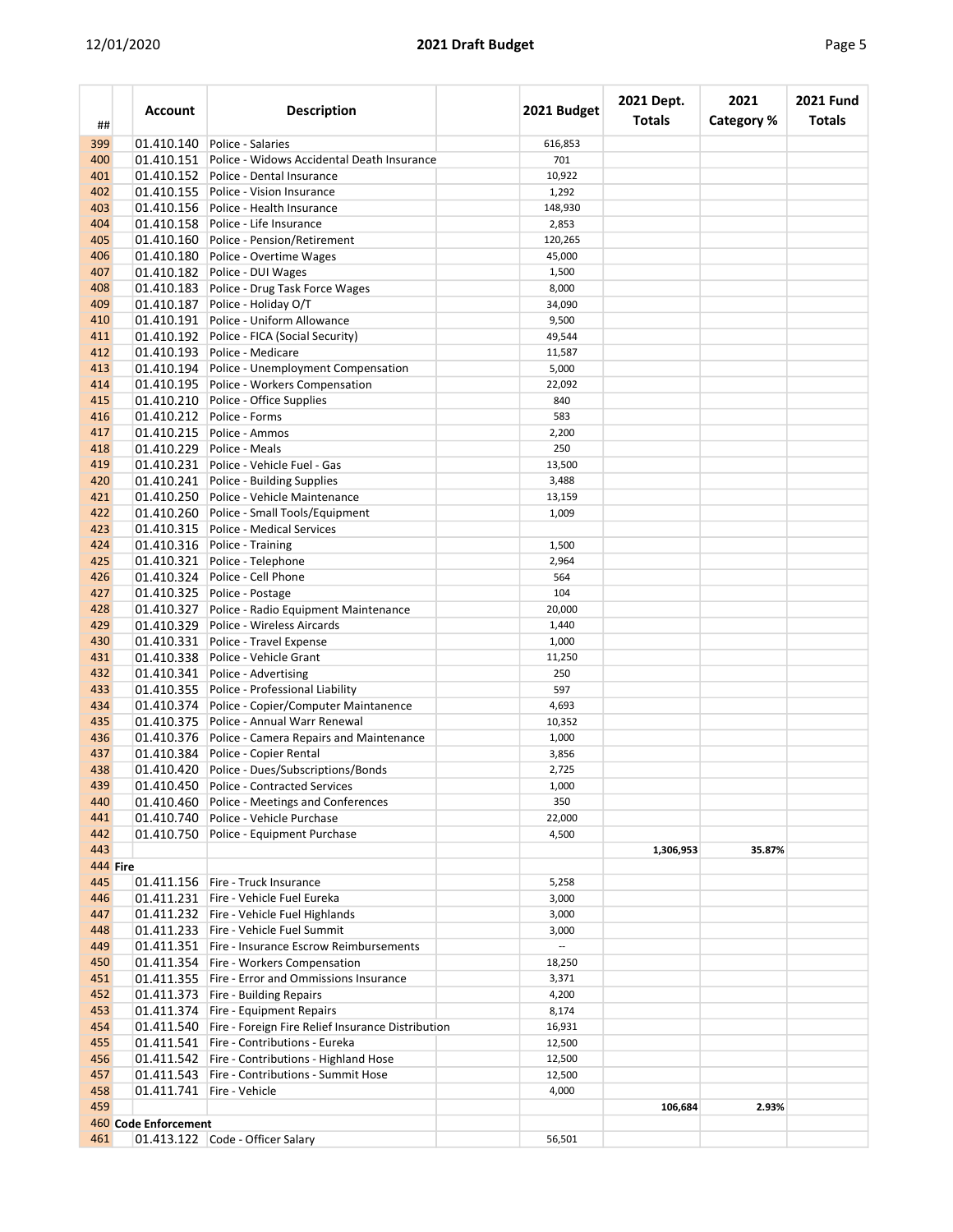| ##  | Account                  | <b>Description</b>                                    | 2021 Budget | 2021 Dept.<br><b>Totals</b> | 2021<br><b>Category %</b> | <b>2021 Fund</b><br><b>Totals</b> |
|-----|--------------------------|-------------------------------------------------------|-------------|-----------------------------|---------------------------|-----------------------------------|
| 462 | 01.413.152               | Code - Dental Insurance                               | 272         |                             |                           |                                   |
| 463 | 01.413.155               | Code - Vision Insurance                               | 54          |                             |                           |                                   |
| 464 |                          | 01.413.156 Code - Health Insurance                    | 17,323      |                             |                           |                                   |
| 465 | 01.413.158               | Code - Life Insurance                                 | 170         |                             |                           |                                   |
| 466 | 01.413.160               | Code - Pension/Retirement                             | 9,229       |                             |                           |                                   |
| 467 |                          | 01.413.183 Code - Overtime                            |             |                             |                           |                                   |
| 468 |                          | 01.413.191 Code - Uniform Maintenance                 | 300         |                             |                           |                                   |
| 469 |                          | 01.413.192 Code - FICA (Social Security)              | 3,503       |                             |                           |                                   |
| 470 |                          | 01.413.193 Code - Medicare                            | 819         |                             |                           |                                   |
| 471 |                          | 01.413.194 Code - Unemployment Compensation           | 500         |                             |                           |                                   |
| 472 |                          | 01.413.195 Code - Workers Compensation                | 2,135       |                             |                           |                                   |
| 473 | 01.413.210               | Code - Office Supplies                                | 300         |                             |                           |                                   |
| 474 |                          | 01.413.229 Code - Meals                               |             |                             |                           |                                   |
| 475 | 01.413.231 Code - Fuel   |                                                       | 1,000       |                             |                           |                                   |
| 476 |                          | 01.413.250 Code - Vehicle Repair                      | 1,500       |                             |                           |                                   |
| 477 |                          | 01.413.260 Code - Small Tools                         | 100         |                             |                           |                                   |
| 478 |                          | 01.413.310 Code - Professional Services               | 2,000       |                             |                           |                                   |
| 479 |                          | 01.413.321 Code - Telephone                           | 250         |                             |                           |                                   |
| 480 |                          | 01.413.324 Code - Cell Phone                          | 550         |                             |                           |                                   |
| 481 |                          |                                                       |             |                             |                           |                                   |
|     |                          | 01.413.325 Code - Postage                             | 500         |                             |                           |                                   |
| 482 |                          | 01.413.329 Code - Wirelss Aircard                     | 500         |                             |                           |                                   |
| 483 |                          | 01.413.331 Code - Travel Expense                      | 500         |                             |                           |                                   |
| 484 |                          | 01.413.341 Code - Advertising                         | 150         |                             |                           |                                   |
| 485 |                          | 01.413.342 Code - Printing                            | 150         |                             |                           |                                   |
| 486 |                          | 01.413.374 Code - Computer Mainten                    | 500         |                             |                           |                                   |
| 487 | 01.413.420               | Code - Dues and Subscription                          | 2,000       |                             |                           |                                   |
| 488 |                          | 01.413.460 Code - Meetings and Conference             | 1,000       |                             |                           |                                   |
| 489 |                          | 01.413.740 Code - Vehicle                             | 25,000      |                             |                           |                                   |
| 490 |                          | 01.413.750 Code - New Equipment                       | 200         |                             |                           |                                   |
| 491 |                          |                                                       |             | 127,006                     | 3.49%                     |                                   |
|     | 492 Planning and Zoning  |                                                       |             |                             |                           |                                   |
| 493 |                          | 01.414.242 Zoning - Supplies                          | 5,000       |                             |                           |                                   |
| 494 |                          | 01.414.300 Zoning - Property & Redevelopment          | 3,500       |                             |                           |                                   |
| 495 |                          | 01.414.310 Zoning - Demolition                        | 250,000     |                             |                           |                                   |
| 496 |                          | 01.414.401 Zoning - Public Hearing                    | 7,500       |                             |                           |                                   |
| 497 |                          |                                                       |             | 266,000                     | 7.30%                     |                                   |
|     | 498 Emergency Management |                                                       |             |                             |                           |                                   |
| 499 |                          | 01.415.470 Emergency Management                       | 2,550       |                             |                           |                                   |
| 500 |                          |                                                       |             | 2,550                       | 0.07%                     |                                   |
|     | 501 Animal Control       |                                                       |             |                             |                           |                                   |
| 502 |                          | 01.416.316 Animal Control Fees                        | 2,220       |                             |                           |                                   |
| 503 |                          | 01.416.317 Pest Control Fees                          | 650         |                             |                           |                                   |
| 504 |                          |                                                       |             | 2,870                       | 0.08%                     |                                   |
|     |                          | 505 Other Public Safety - Crossing Guards             |             |                             |                           |                                   |
| 506 |                          | 01.419.140 Crossing Guard - Wages                     | 17,500      |                             |                           |                                   |
| 507 |                          | 01.419.191 Crossing Guard - Uniforms                  | 50          |                             |                           |                                   |
| 508 |                          | 01.419.192 Crossing Guard - FICA (Social Security)    | 1,085       |                             |                           |                                   |
| 509 |                          | 01.419.193 Crossing Guard - Medicare                  | 254         |                             |                           |                                   |
| 510 |                          | 01.419.194 Crossing Guard - Unemployment Compensation | 875         |                             |                           |                                   |
| 511 |                          | 01.419.195 Crossing Guard - Workers Compensation      | 661         |                             |                           |                                   |
| 512 |                          | 01.419.361 Crossing Guard - Electric                  | 600         |                             |                           |                                   |
| 513 |                          |                                                       |             | 21,025                      | 0.58%                     |                                   |
|     | 514 Solid Waste          |                                                       |             |                             |                           |                                   |
| 515 |                          | 01.427.365 Solid Waste - Collection Expense           | 370,775     |                             |                           |                                   |
| 516 |                          | 01.427.415 Solid Waste - Bad Debt Expense             | 300         |                             |                           |                                   |
| 517 |                          |                                                       |             | 371,075                     | 10.18%                    |                                   |
|     | 518 Public Works         |                                                       |             |                             |                           |                                   |
| 519 |                          | 01.430.122 Streets - Director Salary                  | 66,095      |                             |                           |                                   |
| 520 |                          | 01.430.140 Streets - Wages                            | 309,117     |                             |                           |                                   |
|     |                          | 01.430.141 Streets - Part Time Wages                  | 20,000      |                             |                           |                                   |
| 521 |                          |                                                       |             |                             |                           |                                   |
| 522 |                          | 01.430.152 Streets - Dental Insurance                 | 1,904       |                             |                           |                                   |
| 523 |                          | 01.430.155 Streets - Vision Insurance                 | 378         |                             |                           |                                   |
| 524 |                          | 01.430.156 Streets - Health Insurance                 | 167,917     |                             |                           |                                   |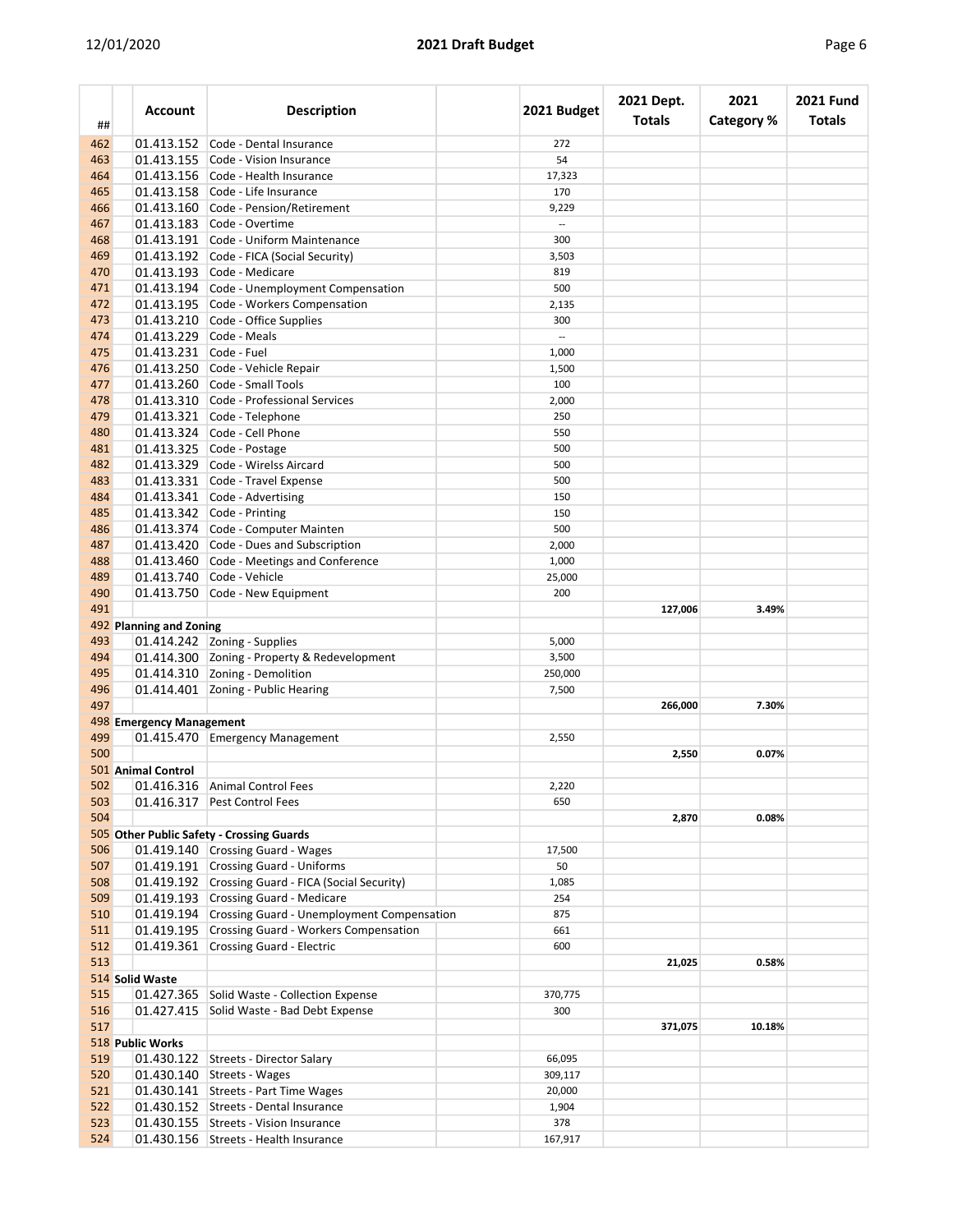| ##  | Account                       | <b>Description</b>                                   | 2021 Budget              | 2021 Dept.<br><b>Totals</b> | 2021<br>Category % | <b>2021 Fund</b><br><b>Totals</b> |
|-----|-------------------------------|------------------------------------------------------|--------------------------|-----------------------------|--------------------|-----------------------------------|
| 525 |                               | 01.430.158 Streets - Life Insurance                  | 1,193                    |                             |                    |                                   |
| 526 |                               | 01.430.160 Streets - Pension/Retirement              | 52,930                   |                             |                    |                                   |
| 527 |                               | 01.430.183 Streets - Overtime                        | 8,200                    |                             |                    |                                   |
| 528 |                               | 01.430.191 Streets - Uniform Allowance               | 2,100                    |                             |                    |                                   |
| 529 |                               | 01.430.192 Streets - FICA (Social Security)          | 25,012                   |                             |                    |                                   |
| 530 |                               | 01.430.193 Streets - Medicare                        | 5,849                    |                             |                    |                                   |
| 531 |                               | 01.430.194 Streets - Unemployment Compensation       | 3,500                    |                             |                    |                                   |
| 532 |                               | 01.430.195 Streets - Workers Compensation            | 12,593                   |                             |                    |                                   |
| 533 |                               | 01.430.210 Streets - Office Supplies                 | 500                      |                             |                    |                                   |
| 534 |                               | 01.430.229 Streets - Meals                           | 200                      |                             |                    |                                   |
|     |                               |                                                      |                          |                             |                    |                                   |
| 535 |                               | 01.430.231 Streets - Fuel                            | 8,500                    |                             |                    |                                   |
| 536 |                               | 01.430.245 Streets - Supplies                        | 6,000                    |                             |                    |                                   |
| 537 |                               | 01.430.250 Streets - Vehicle Repair                  | 13,000                   |                             |                    |                                   |
| 538 |                               | 01.430.260 Streets - Small Tools/Equipment           | 4,000                    |                             |                    |                                   |
| 539 |                               | 01.430.270 Streets - Computers equipment/repairs     | 500                      |                             |                    |                                   |
| 540 |                               | 01.430.310 Streets - Professional Fees               | 1,200                    |                             |                    |                                   |
| 541 |                               | 01.430.313 Streets - Engineering                     | 500                      |                             |                    |                                   |
| 542 |                               | 01.430.321 Streets - Telephones                      | 2,304                    |                             |                    |                                   |
| 543 |                               | 01.430.324 Streets - Cell Phone                      | 480                      |                             |                    |                                   |
| 544 |                               | 01.430.327 Streets - Radio Equipment Maintenance     | $\overline{\phantom{a}}$ |                             |                    |                                   |
| 545 |                               | 01.430.331 Streets - Travel                          | 150                      |                             |                    |                                   |
| 546 |                               | 01.430.341 Streets - Advertising                     | 800                      |                             |                    |                                   |
| 547 |                               | 01.430.361 Streets - Electric                        | 1,438                    |                             |                    |                                   |
| 548 |                               | 01.430.362 Streets - Natural Gas                     | 2,269                    |                             |                    |                                   |
| 549 |                               | 01.430.364 Streets - Sewage                          | 308                      |                             |                    |                                   |
| 550 |                               | 01.430.373 Streets - Building Repair and Maintenance | 8,500                    |                             |                    |                                   |
| 551 |                               | 01.430.374 Streets - Repairs To Machines             | 7,000                    |                             |                    |                                   |
| 552 |                               | 01.430.381 Streets - Rail Land Lease                 | 248                      |                             |                    |                                   |
| 553 |                               | 01.430.420 Streets - Dues and Subscription           | 750                      |                             |                    |                                   |
|     |                               | 01.430.460 Streets - Meeting and Conference          |                          |                             |                    |                                   |
| 554 |                               |                                                      | 1,000                    |                             |                    |                                   |
| 555 |                               | 01.430.462 Streets - Permits                         | 750                      |                             |                    |                                   |
| 556 |                               | 01.430.730 Streets - Building Improvement            | 7,000                    |                             |                    |                                   |
| 557 |                               | 01.430.740 Streets - Equipment                       | 1,500                    |                             |                    |                                   |
| 558 |                               | 01.430.741 Streets - Vehicle                         | 15,000                   |                             |                    |                                   |
| 559 |                               | 01.430.750 Streets - New Equipment & Power Tools     | 7,000                    |                             |                    |                                   |
| 560 |                               |                                                      |                          | 767,685                     | 21.07%             |                                   |
|     | 561 Street Sweeper            |                                                      |                          |                             |                    |                                   |
| 562 |                               | 01.431.231 Street Sweeper - Fuel                     | 1,123                    |                             |                    |                                   |
| 563 |                               | 01.431.374 Street Sweeper - Cleaning Sweeper Repair  | 12,686                   |                             |                    |                                   |
| 564 |                               |                                                      |                          | 13,809                      | 0.38%              |                                   |
|     | 565 Snow Removal              |                                                      |                          |                             |                    |                                   |
| 566 |                               | 01.432.231 Snow - Fuel                               | 302                      |                             |                    |                                   |
| 567 |                               | 01.432.249 Snow - Salt and Deicing Materials         | 18,694                   |                             |                    |                                   |
| 568 |                               | 01.432.374 Snow - Repairs                            | 715                      |                             |                    |                                   |
| 569 |                               | $01.432.740$ Snow - Machinery                        | 1,325                    |                             |                    |                                   |
| 570 |                               |                                                      |                          | 21,036                      | 0.58%              |                                   |
|     | 571 Traffic Control Devices   |                                                      |                          |                             |                    |                                   |
| 572 |                               | 01.433.246 Traffic - Signs                           | 12,000                   |                             |                    |                                   |
| 573 |                               | 01.433.249 Traffic - Supplies - Paint                | 2,500                    |                             |                    |                                   |
| 574 |                               | 01.433.316 Traffic - Maintenance Service             | 226,000                  |                             |                    |                                   |
| 575 |                               |                                                      |                          | 240,500                     | 6.60%              |                                   |
|     | 576 Storm Sewers              |                                                      |                          |                             |                    |                                   |
| 577 |                               | 01.436.313 Sewers - Engineering                      | --                       |                             |                    |                                   |
| 578 |                               | 01.436.364 Sewers - EPA Expense                      | $\overline{\phantom{a}}$ |                             |                    |                                   |
| 579 |                               |                                                      |                          | $\mathbf{0}$                | 0.00%              |                                   |
|     |                               |                                                      |                          |                             |                    |                                   |
|     | 580 Road Repair               |                                                      |                          |                             |                    |                                   |
| 581 |                               | 01.438.245 Road Repair - Paving & Supplies           | 12,000                   |                             |                    |                                   |
| 582 |                               |                                                      |                          | 12,000                      | 0.33%              |                                   |
|     | 583 Highway Construction      |                                                      |                          |                             |                    |                                   |
| 584 |                               | 01.439.310 Highway - Rebuilding Projects             |                          |                             |                    |                                   |
| 585 |                               |                                                      |                          | $\mathbf{0}$                | 0.00%              |                                   |
|     | 586 Recreation Administration |                                                      |                          |                             |                    |                                   |
| 587 |                               | 01.451.530 Operating Transfer - To Recreation Fund   | 9,000                    |                             |                    |                                   |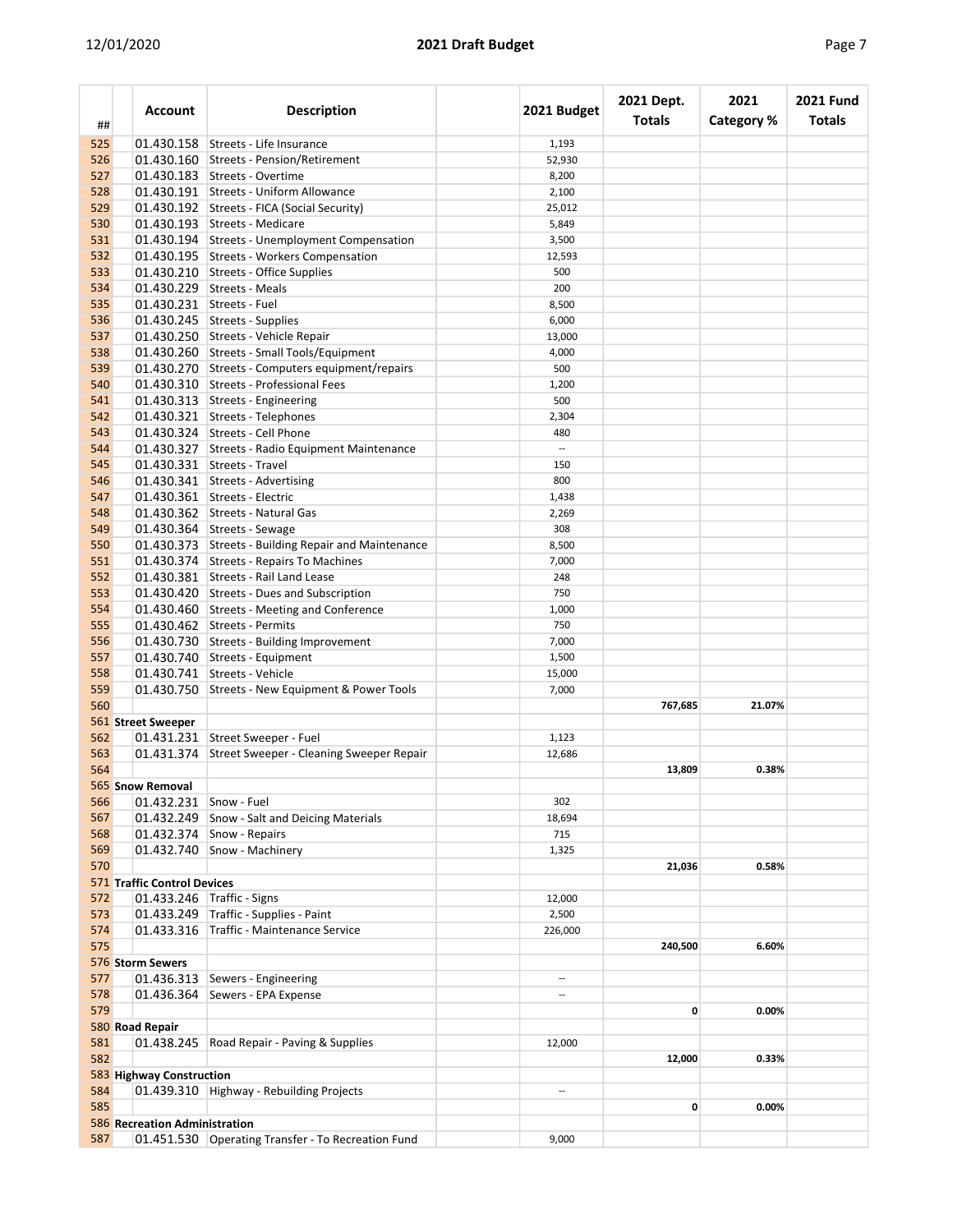| ##         | <b>Account</b>                  | <b>Description</b>                                       |            | 2021 Budget              | 2021 Dept.<br><b>Totals</b> | 2021<br><b>Category %</b> | <b>2021 Fund</b><br><b>Totals</b> |
|------------|---------------------------------|----------------------------------------------------------|------------|--------------------------|-----------------------------|---------------------------|-----------------------------------|
| 588        |                                 | 01.451.531 Special Events Committee - Contribution       |            | 4,500                    |                             |                           |                                   |
| 589        |                                 |                                                          |            |                          | 13,500                      | 0.37%                     |                                   |
|            | 590 Recreation Construction     |                                                          |            |                          |                             |                           |                                   |
| 591        |                                 | 01.452.610 Recreational Construction - Project Cost      |            | 1,000                    |                             |                           |                                   |
| 592        |                                 | 01.452.660 Recreational Construction - Professional Fees |            | 500                      |                             |                           |                                   |
| 593        | 01.452.999                      |                                                          |            |                          | 1,500                       | 0.04%                     |                                   |
|            | 594 Parks                       |                                                          |            |                          |                             |                           |                                   |
| 595        |                                 | 01.454.231 Parks - Gasoline                              |            | 1,119                    |                             |                           |                                   |
| 596        |                                 | 01.454.247 Parks - Supplies                              |            | 531                      |                             |                           |                                   |
| 597        |                                 | 01.454.250 Parks - Vehicle Repairs                       |            | 588                      |                             |                           |                                   |
| 598        |                                 | 01.454.260 Parks - Mower&Yard Equip Repairs              |            | 925                      |                             |                           |                                   |
| 599        |                                 | 01.454.361 Parks - Electric                              |            | 1,992                    |                             |                           |                                   |
| 600        |                                 | 01.454.366 Parks - Water                                 |            | 13,820                   |                             |                           |                                   |
| 601        | 01.454.374                      | Parks - Repairs and Maintenance                          |            | 6,500                    |                             |                           |                                   |
| 602        |                                 | 01.454.386 Parks - Port A Johns                          |            | 2,040                    |                             |                           |                                   |
| 603        |                                 | 01.454.750 Parks - Small Equipment Purchase              |            | 4,000                    |                             |                           |                                   |
| 604        | 01.454.999                      |                                                          |            |                          | 31,515                      | 0.86%                     |                                   |
|            | 605 Libraries                   |                                                          |            |                          |                             |                           |                                   |
| 606<br>607 | 01.456.999                      | 01.456.520 Library - Contributions                       |            | --                       | 0                           | 0.00%                     |                                   |
|            | <b>608</b> Celebrations         |                                                          |            |                          |                             |                           |                                   |
| 609        |                                 | 01.457.247 Celebrations - Supplies                       |            | 3,000                    |                             |                           |                                   |
| 610        | 01.457.999                      |                                                          |            |                          | 3,000                       | 0.08%                     |                                   |
|            | 611 Natural Resources           |                                                          |            |                          |                             |                           |                                   |
| 612        |                                 | 01.461.221 Towns - Landscape Supplies                    |            | 7,500                    |                             |                           |                                   |
| 613        | 01.461.999                      |                                                          |            |                          | 7,500                       | 0.21%                     |                                   |
|            | 614 Economic Development        |                                                          |            |                          |                             |                           |                                   |
| 615        |                                 | 01.463.310 CDBG - Professional Services                  |            | $\overline{a}$           |                             |                           |                                   |
| 616        | 01.463.999                      |                                                          |            |                          | 0                           | 0.00%                     |                                   |
|            | 617 Planning and Zoning         |                                                          |            |                          |                             |                           |                                   |
| 618        |                                 | 01.466.312 Community Development - Planning              |            | 41,500                   |                             |                           |                                   |
| 619        | 01.466.999                      |                                                          |            |                          | 41,500                      | 1.14%                     |                                   |
|            | 620 Revitalization Supplies     |                                                          |            |                          |                             |                           |                                   |
| 621        |                                 | 01.467.241 Comm Develop - Revitalization Supplies        |            | 1,000                    |                             |                           |                                   |
| 622        | 01.467.999                      |                                                          |            |                          | 1,000                       | 0.03%                     |                                   |
|            | 623 Debt Principal              |                                                          |            |                          |                             |                           |                                   |
| 624        |                                 | 01.471.100 General Obligation Note Principal             |            | --                       |                             |                           |                                   |
| 625        | 01.471.101                      | <b>Obligation Note Police Cars</b>                       |            | --                       |                             |                           |                                   |
| 626        | 01.471.999                      |                                                          |            |                          | 0                           | 0.00%                     |                                   |
|            | 627 Debt Interest               |                                                          |            |                          |                             |                           |                                   |
| 628        |                                 | 01.472.000 Police Cars Debt Interest                     |            | $\overline{a}$           |                             |                           |                                   |
| 629        |                                 | 01.472.100 General Obligation Debt Interest              |            | --                       |                             |                           |                                   |
| 630        | 01.472.999                      |                                                          |            |                          | $\mathbf{0}$                | 0.00%                     |                                   |
|            | 631 Employer Paid Benefits      |                                                          |            |                          |                             |                           |                                   |
| 632        |                                 | 01.483.000 Retirement Fund Contributions                 |            | $\overline{a}$           |                             |                           |                                   |
| 633        | 01.483.152                      | <b>Retiree - Dental Benefits</b>                         |            | --                       |                             |                           |                                   |
| 634        | 01.483.155                      | Retiree - Vision Benefits                                |            | --                       |                             |                           |                                   |
| 635        |                                 | 01.483.156 Retiree - Health Benefits                     |            | $\overline{\phantom{a}}$ |                             |                           |                                   |
| 636        |                                 | 01.483.160 Retiree - Life Insurance                      |            | 914                      |                             |                           |                                   |
| 637        |                                 | 01.483.316 Pension Plans Fees                            |            | 100                      |                             |                           |                                   |
| 638        | 01.483.999                      |                                                          |            |                          | 1,014                       | 0.03%                     |                                   |
|            | 639 Unemployment Compensation   |                                                          |            |                          |                             |                           |                                   |
| 640        |                                 | 01.485.000 Unemployment Compensation                     |            | --                       |                             |                           |                                   |
| 641        | 01.485.999                      |                                                          |            |                          | $\mathbf 0$                 | 0.00%                     |                                   |
|            | 642 Insurance                   |                                                          |            |                          |                             |                           |                                   |
| 643        | 01.486.000                      | Insurance                                                | 114,243.00 | 38,081                   |                             |                           |                                   |
| 644        | 01.486.999                      |                                                          |            |                          | 38,081                      | 1.05%                     |                                   |
|            | 645 Health Insurance Benefits   |                                                          |            |                          |                             |                           |                                   |
| 646<br>647 | 01.487.999                      | 01.487.315   Medical Deductible Reimbursements           |            | 18,143                   | 18,143                      | 0.50%                     |                                   |
|            | 648 Other Unclassified Expenses |                                                          |            |                          |                             |                           |                                   |
| 649        |                                 | 01.489.000 Misc Expense                                  |            | 4,000                    |                             |                           |                                   |
| 650        | 01.489.999                      |                                                          |            |                          | 4,000                       | 0.11%                     |                                   |
|            |                                 |                                                          |            |                          |                             |                           |                                   |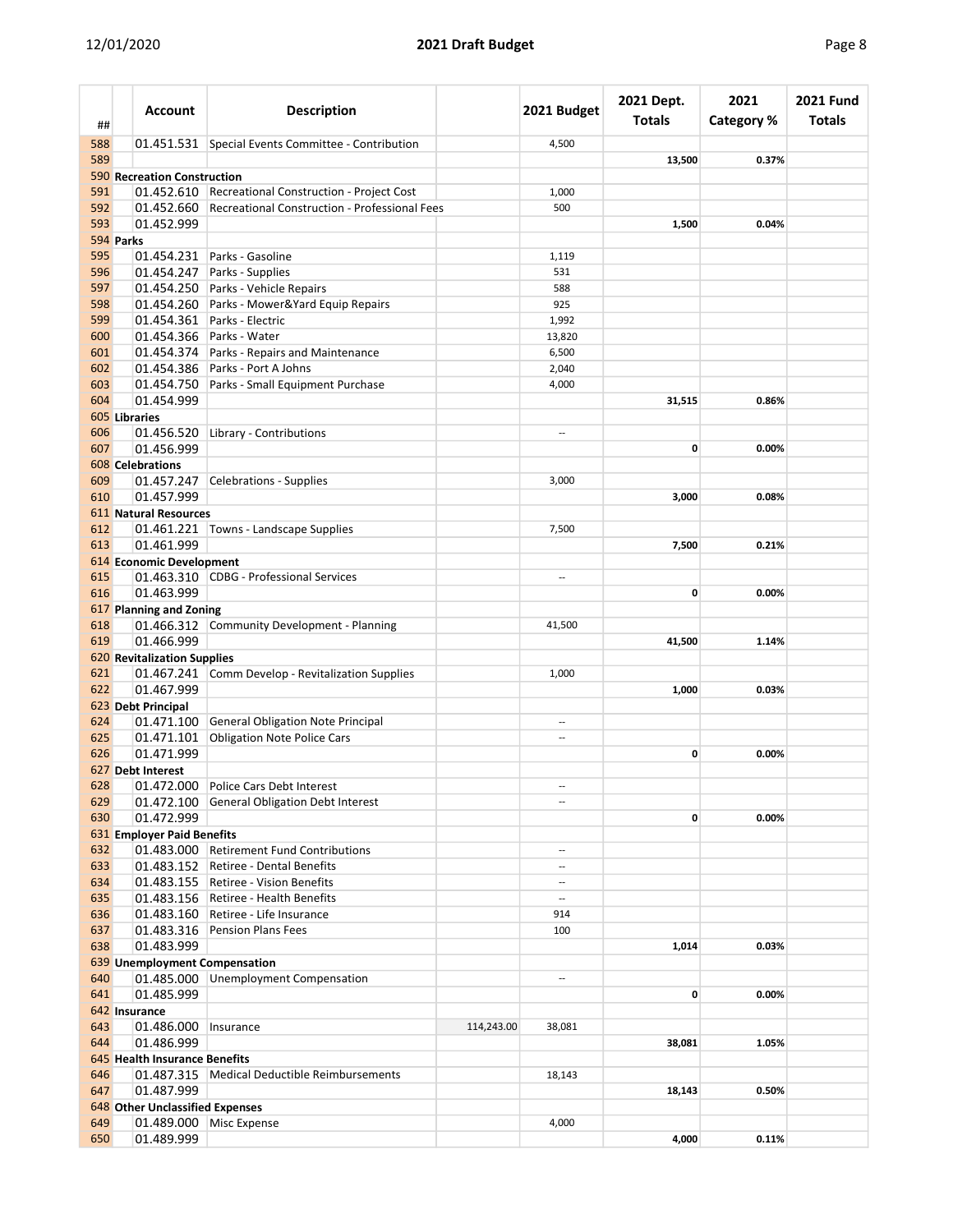|--|--|--|--|--|

| ##  | <b>Account</b> | <b>Description</b>                | 2021 Budget | 2021 Dept.<br><b>Totals</b> | 2021<br>Category % | <b>2021 Fund</b><br><b>Totals</b> |
|-----|----------------|-----------------------------------|-------------|-----------------------------|--------------------|-----------------------------------|
|     | 651 Refunds    |                                   |             |                             |                    |                                   |
| 652 | 01.491.001     | Tax - Refunds                     | 4,150       |                             |                    |                                   |
| 653 |                | 01.491.002 Tax - Refunds (Act 77) | 50          |                             |                    |                                   |
| 654 | 01.491.999     |                                   |             | 4,200                       | 0.12%              |                                   |
| 655 |                |                                   | 3,643,991   |                             | 100%               | 3,643,991                         |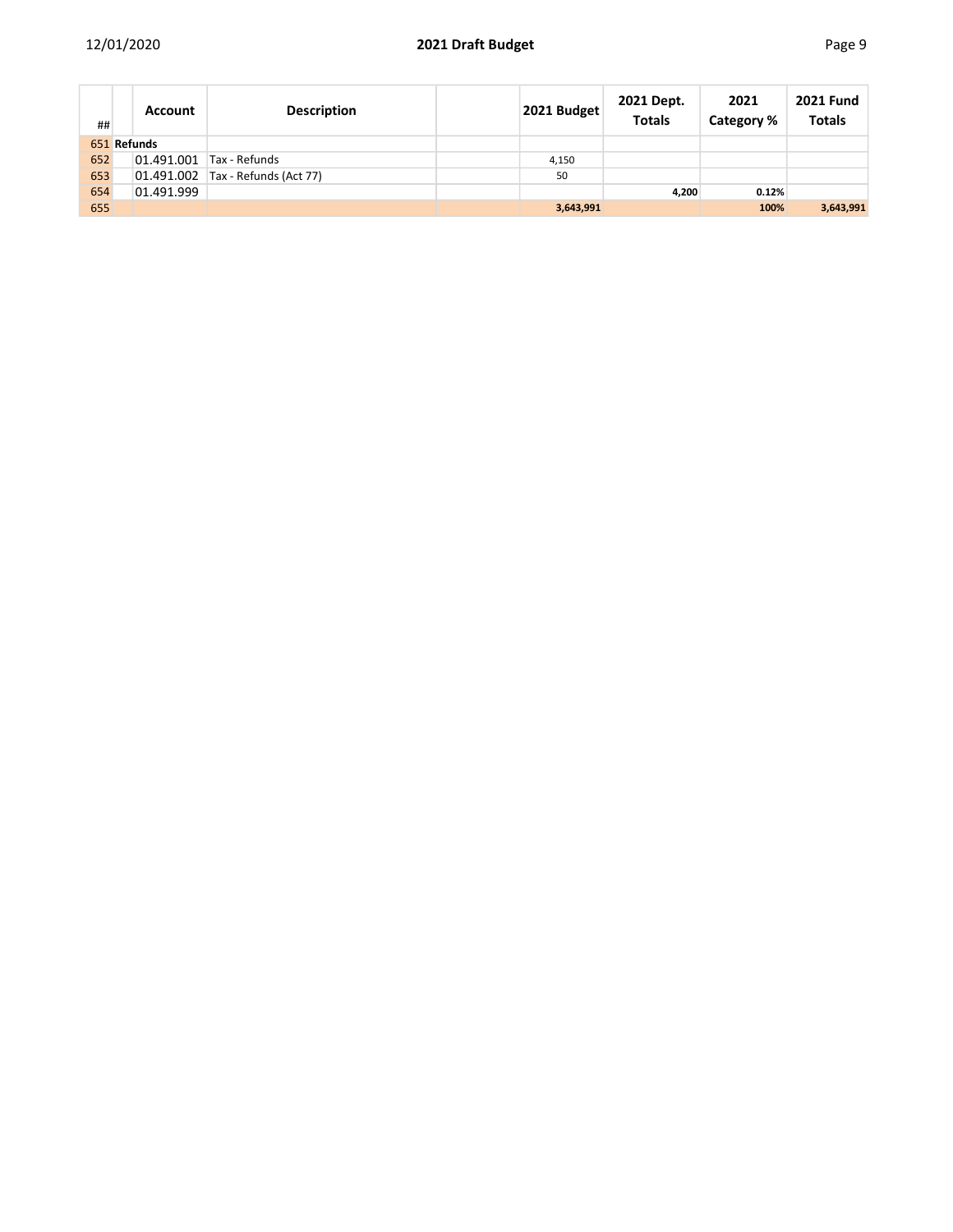| ##         | Account                        | <b>Description</b>                                     | 2021 Budget          | 2021 Dept.<br>Totals | 2021<br><b>Category %</b> | <b>2021 Fund</b><br>Totals |
|------------|--------------------------------|--------------------------------------------------------|----------------------|----------------------|---------------------------|----------------------------|
|            | 160 WATER FUND (06) REVENUE    |                                                        |                      |                      |                           |                            |
|            | 161 Interest Earnings          |                                                        |                      |                      |                           |                            |
| 162        |                                | 06.341.000   Interest Income                           | 500                  |                      |                           |                            |
| 163        |                                |                                                        |                      | 500                  | 0.03%                     |                            |
|            | 164 Federal Grants             |                                                        |                      |                      |                           |                            |
| 165        |                                | 06.351.700   Federal Grant                             | 31,671               |                      |                           |                            |
| 166        |                                |                                                        |                      | 31,671               | 1.81%                     |                            |
|            | 167 State Grants               |                                                        |                      |                      |                           |                            |
| 168        | 06.354.003 CITF Grant          |                                                        | 0                    |                      |                           |                            |
| 169        | 06.354.080 State Grant         |                                                        | $\mathbf 0$          |                      |                           |                            |
| 170        |                                |                                                        |                      | 0                    | 0.00%                     |                            |
|            | 171 Reimbursements             |                                                        |                      |                      |                           |                            |
| 172<br>173 | 06.362.150                     | <b>Water Wages Reimbursement</b>                       | $\mathbf 0$          |                      |                           |                            |
|            |                                |                                                        |                      | 0                    | 0.00%                     |                            |
| 175        | 174 Water System               |                                                        |                      |                      |                           |                            |
|            |                                | 06.378.100 Metered Sales                               | 1,224,315            |                      |                           |                            |
| 176<br>177 | 06.378.570 Nsf Fees            | 06.378.560 Turn - On Fee                               | 150                  |                      |                           |                            |
|            |                                | 06.378.900 Delinquent Fee                              | 150                  |                      |                           |                            |
| 178<br>179 |                                |                                                        | 13,458               |                      |                           |                            |
| 180        |                                | 06.378.901 Meter Reading UAJSA                         | 5,759<br>$\mathbf 0$ |                      |                           |                            |
| 181        |                                | 06.378.902 Water Tap In Fee                            | 160                  |                      |                           |                            |
| 182        |                                | 06.378.903 Meters/Replacement Meter Sales              |                      | 1,243,992            | 71.17%                    |                            |
| 183 Misc.  |                                |                                                        |                      |                      |                           |                            |
| 184        |                                | 06.380.000 Miscellaneous Income                        | $\mathbf 0$          |                      |                           |                            |
| 185        |                                |                                                        |                      | 0                    | 0.00%                     |                            |
|            | 186 Sale of Fixed Assets       |                                                        |                      |                      |                           |                            |
| 187        |                                | 06.391.100 Sale Of Fixed Assets                        | $\mathbf 0$          |                      |                           |                            |
| 188        |                                | 06.391.200   Insurance Reimbursement For Fixed Assets  | $\mathbf 0$          |                      |                           |                            |
| 189        |                                |                                                        |                      | 0                    | 0.00%                     |                            |
|            | 190 Interfund Transfers        |                                                        |                      |                      |                           |                            |
| 191        |                                | 06.392.070 Transfer from Electric Fund                 | 471,811              |                      |                           |                            |
| 192        |                                |                                                        |                      | 471,811              | 26.99%                    |                            |
|            | 193 Proceeds of Long Term Debt |                                                        |                      |                      |                           |                            |
| 194        |                                | 06.393.130 General Note Proceeds - Water Valve Project | $\mathbf 0$          |                      |                           |                            |
| 195        |                                |                                                        |                      | 0                    | 0.00%                     |                            |
| 196        |                                | <b>WATER FUND (06) TOTAL</b>                           | 1,747,974            |                      | 100%                      | 1,747,974                  |
|            |                                |                                                        |                      |                      |                           |                            |
|            |                                | 670 WATER FUND (06) EXPENDITURES                       |                      |                      |                           |                            |
|            | <b>765 Water Distribution</b>  |                                                        |                      |                      |                           |                            |
| 766        | 06.448.122                     | Distribution - Wages Department Head                   | 56,785               |                      |                           |                            |
| 767        |                                | 06.448.152 Distribution - Dental Insurance             | 273                  |                      |                           |                            |
| 768        |                                | 06.448.155 Distribution - Vision Insurance             | 54                   |                      |                           |                            |
| 769        |                                | 06.448.156   Distribution - Health Insurance           | 25,270               |                      |                           |                            |
| 770        |                                | 06.448.158 Distribution - Life Insurance               | 171                  |                      |                           |                            |
| 771        |                                | 06.448.160 Distribution - Pension/Retirement           | 9,702                |                      |                           |                            |
| 772        |                                | 06.448.183 Distribution - Overtime                     | 3,663                |                      |                           |                            |
| 773        |                                | 06.448.191   Distribution - Uniform Allowance          | 300                  |                      |                           |                            |
| 774        |                                | 06.448.192 Distribution - FICA (Social Security)       | 3,748                |                      |                           |                            |
| 775        |                                | 06.448.193 Distribution - Medicare                     | 877                  |                      |                           |                            |
| 776        |                                | 06.448.194 Distribution - Unemployment Compensation    | 500                  |                      |                           |                            |
| 777        |                                | 06.448.195 Distribution - Workers Compensation         | 2,147                |                      |                           |                            |
| 778        |                                | 06.448.210 Distribution - Office Supplies              | 600                  |                      |                           |                            |
| 779        |                                | 06.448.213 Distribution - Fire Hydrants                | 12,000               |                      |                           |                            |
| 780        |                                | 06.448.220 Distribution - Supplies                     | 1,409                |                      |                           |                            |
| 781        |                                | 06.448.229 Distribution - Meals                        | 50                   |                      |                           |                            |
| 782        |                                | 06.448.231 Distribution - Vehicle Fuel                 | 2,546                |                      |                           |                            |
| 783        |                                | 06.448.250 Distribution - Vehicle Repair               | 4,256                |                      |                           |                            |
| 784        |                                | 06.448.260 Distribution - Small Tools and Equipment    | 3,466                |                      |                           |                            |
| 785        |                                | 06.448.310 Distribution - Professional Services        | 828                  |                      |                           |                            |
| 786        |                                | 06.448.313 Distribution - Engineering                  | 1,981                |                      |                           |                            |
| 787        |                                | 06.448.321 Distribution - Phone                        | 0                    |                      |                           |                            |
| 788        |                                | 06.448.324 Distribution - Cell Phone                   | 569                  |                      |                           |                            |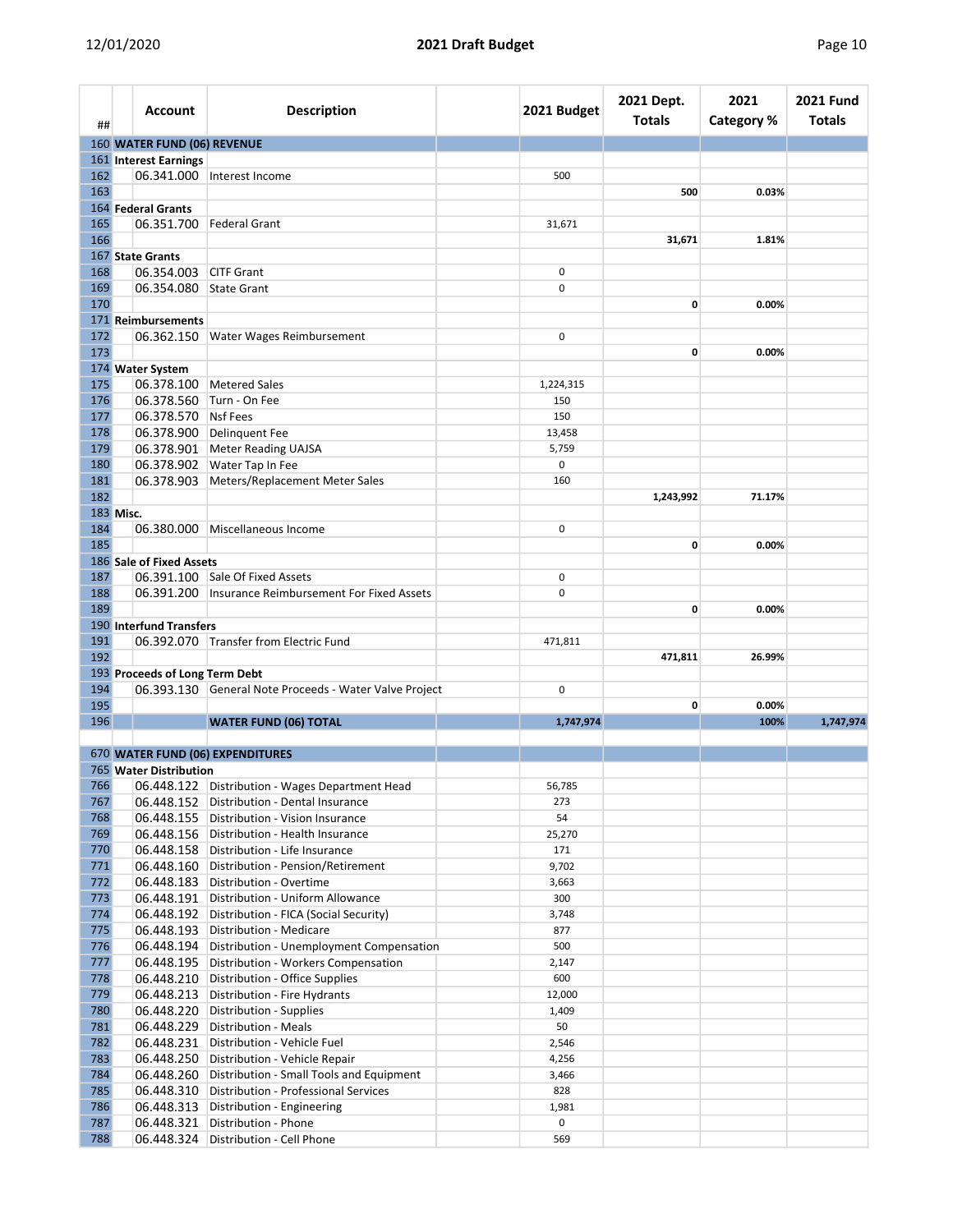|--|

| ##         | <b>Account</b>     | <b>Description</b>                                                  | 2021 Budget     | 2021 Dept.<br><b>Totals</b> | 2021<br><b>Category %</b> | <b>2021 Fund</b><br>Totals |
|------------|--------------------|---------------------------------------------------------------------|-----------------|-----------------------------|---------------------------|----------------------------|
| 789        | 06.448.327         | Distribution - Radio Equipment Maintenance                          | 0               |                             |                           |                            |
| 790        | 06.448.329         | Distribution - Wireless Aircards                                    | 972             |                             |                           |                            |
| 791        | 06.448.331         | Distribution - Travel Expense                                       | 500             |                             |                           |                            |
| 792        | 06.448.341         | Distribution - Advertising                                          | 500             |                             |                           |                            |
| 793        | 06.448.361         | Distribution - Electric                                             | 1,428           |                             |                           |                            |
| 794        | 06.448.362         | Distribution - Natural Gas                                          | 1,271           |                             |                           |                            |
| 795        | 06.448.366         | Distribution - Water Tank Improvements                              | 1,214           |                             |                           |                            |
| 796        | 06.448.371         | Distribution - Ground Maintenance                                   | 8,000           |                             |                           |                            |
| 797        | 06.448.372         | Distribution - Water Line Maintenance                               | 60,000          |                             |                           |                            |
| 798        |                    | 06.448.374 Distribution - Repairs To Equipment                      | 0               |                             |                           |                            |
| 799        | 06.448.375         | Distribution - Replace Water Meter Supplies                         | 7,500           |                             |                           |                            |
| 800        | 06.448.420         | Distribution - Dues and Subscriptions                               | 1,025           |                             |                           |                            |
| 801        | 06.448.460         | Distribution - Meetings and Conferances                             | 500             |                             |                           |                            |
| 802        | 06.448.462         | Distribution - Street Opening                                       | 100             |                             |                           |                            |
| 803        | 06.448.670         | Distribution - Water Valve Project                                  | 31,671          |                             |                           |                            |
| 804        | 06.448.740         | Distribution - Equipment                                            | 500             |                             |                           |                            |
| 805        | 06.448.741         | Distribution - Vehicle                                              | 5,000           |                             |                           |                            |
| 806        | 06.448.999         |                                                                     | 0               | 251,376                     | 14.38%                    |                            |
|            | 807 Water Plant    |                                                                     |                 |                             |                           |                            |
| 808        | 06.449.122         | Plant - Wages Department Head                                       | 66,096          |                             |                           |                            |
| 809        | 06.449.140         | Plant - Wages Employees                                             | 261,305         |                             |                           |                            |
| 810        | 06.449.152         | Plant - Dental Insurance                                            | 1,633           |                             |                           |                            |
| 811        | 06.449.155         | <b>Plant - Vision Insurance</b>                                     | 324             |                             |                           |                            |
| 812        | 06.449.156         | Plant - Health Insurance                                            | 157,390         |                             |                           |                            |
| 813        | 06.449.158         | Plant - Life Insurance                                              | 1,023           |                             |                           |                            |
| 814        | 06.449.160         | Plant - Pension/Retirement                                          | 50,113          |                             |                           |                            |
| 815        | 06.449.183         | Plant - Overtime                                                    | 25,300          |                             |                           |                            |
| 816        |                    | 06.449.191 Plant - Uniform Allowance                                | 2,300           |                             |                           |                            |
| 817        | 06.449.192         | Plant - FICA (Social Security)                                      | 21,868          |                             |                           |                            |
| 818        | 06.449.193         | Plant - Medicare                                                    | 5,115           |                             |                           |                            |
| 819        | 06.449.194         | Plant - Unemployment Compensation                                   | 3,500           |                             |                           |                            |
| 820        | 06.449.195         | Plant - Workers Compensation                                        | 12,374          |                             |                           |                            |
| 821        | 06.449.210         | Plant - Office Supplies                                             | 185             |                             |                           |                            |
| 822        | 06.449.221         | Plant - Chemicals                                                   | 65,000          |                             |                           |                            |
| 823        | 06.449.229         | Plant - Meals                                                       | 450             |                             |                           |                            |
| 824        | 06.449.231         | Plant - Fuel                                                        | 350             |                             |                           |                            |
| 825        | 06.449.241         | Plant - Building Supplies                                           | 350             |                             |                           |                            |
| 826        | 06.449.245         | Plant - Supplies                                                    | 1,500           |                             |                           |                            |
| 827        | 06.449.250         | Plant - Vehicle Repairs                                             | 600             |                             |                           |                            |
| 828        |                    | 06.449.260 Plant - Small Tools and Equipment                        | 1,000           |                             |                           |                            |
| 829        | 06.449.310         | Plant - Professional Services                                       | 1,500           |                             |                           |                            |
| 830        |                    | 06.449.316 Plant - Laboratory Testing                               | 13,500          |                             |                           |                            |
| 831        |                    | 06.449.321 Plant - Telephone                                        | 2,700           |                             |                           |                            |
| 832        | 06.449.324         | Plant - Cell Phone                                                  | 600             |                             |                           |                            |
| 833        |                    | 06.449.325 Plant - Postage                                          | 50              |                             |                           |                            |
|            |                    |                                                                     | 600             |                             |                           |                            |
| 834<br>835 |                    | 06.449.331 Plant - Travel Expense<br>06.449.341 Plant - Advertising | 850             |                             |                           |                            |
| 836        | 06.449.361         | <b>Plant - Electricity</b>                                          | 118,838         |                             |                           |                            |
|            |                    |                                                                     |                 |                             |                           |                            |
| 837        |                    | 06.449.362 Plant - Natural Gas<br>06.449.364 Plant - Sewer          | 5,461<br>20,892 |                             |                           |                            |
| 838        |                    |                                                                     |                 |                             |                           |                            |
| 839        | 06.449.370         | Plant - Intake Dredging                                             | 55,000          |                             |                           |                            |
| 840        |                    | 06.449.373 Plant - Building Repairs and Maintenance                 | 55,000          |                             |                           |                            |
| 841        |                    | 06.449.374 Plant - Equipment Repairs                                | 20,000          |                             |                           |                            |
| 842        |                    | 06.449.375 Plant - Computer / Repairs                               | 500             |                             |                           |                            |
| 843        | 06.449.420         | Plant - Dues Subscription Member                                    | 15,500          |                             |                           |                            |
| 844        | 06.449.460         | Plant - Meeting/Training/Testing/Conference                         | 2,500           |                             |                           |                            |
| 845        | 06.449.740         | Plant - Equipment (New)                                             | 10,000          |                             |                           |                            |
| 846        | 06.449.741         | Plant - Improvements                                                | 7,000           |                             |                           |                            |
| 847        | 06.449.999         |                                                                     | 0               | 1,008,267                   | 57.68%                    |                            |
|            | 848 Debt Principal |                                                                     |                 |                             |                           |                            |
| 849        | 06.471.000         | Debt Principal                                                      | 155,518         |                             |                           |                            |
| 850        | 06.471.999         |                                                                     | 0               | 155,518                     | 8.90%                     |                            |
|            | 851 Debt Interest  |                                                                     |                 |                             |                           |                            |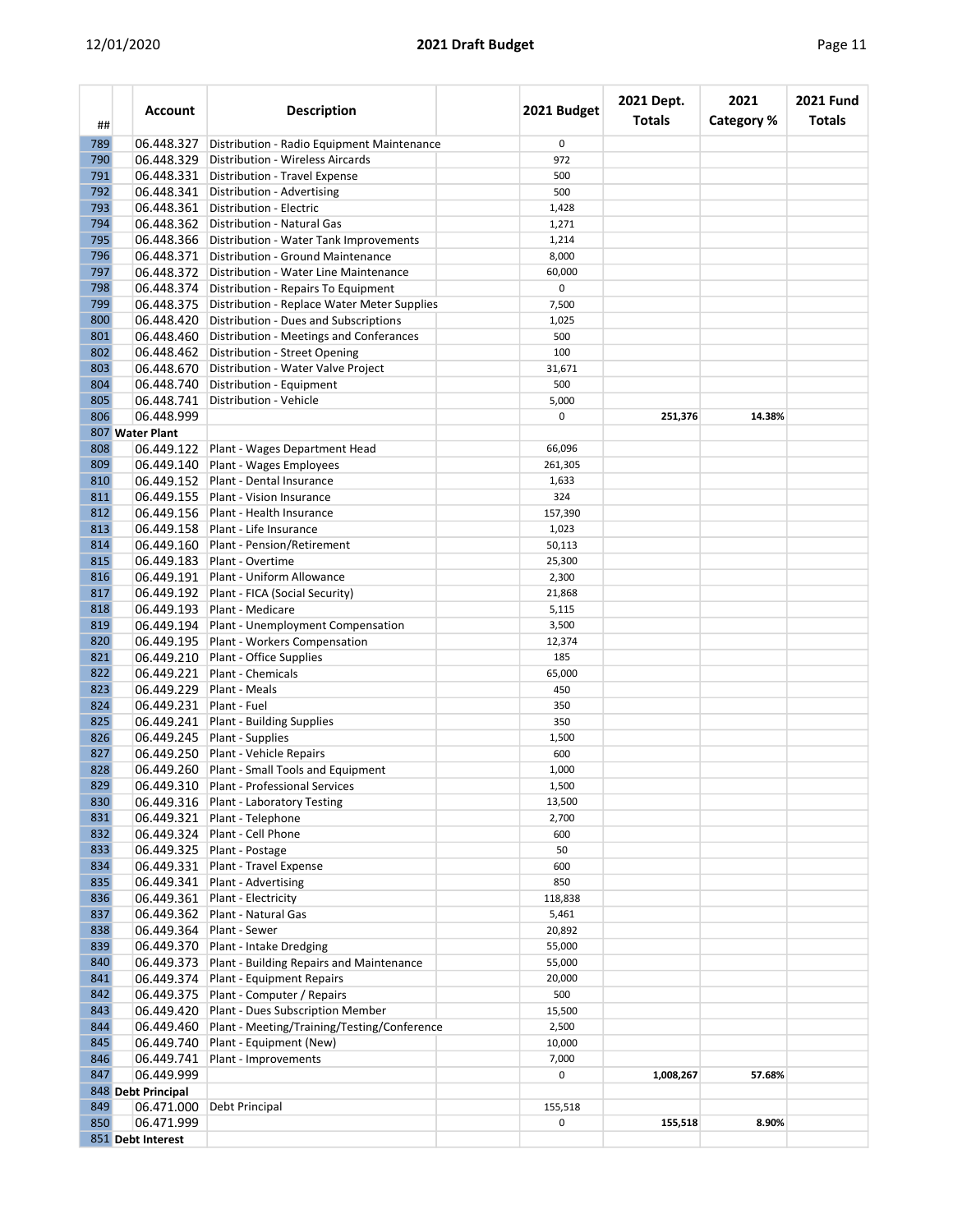| ##            |  | <b>Account</b>                | <b>Description</b>                | 2021 Budget | 2021 Dept.<br><b>Totals</b> | 2021<br>Category % | <b>2021 Fund</b><br><b>Totals</b> |
|---------------|--|-------------------------------|-----------------------------------|-------------|-----------------------------|--------------------|-----------------------------------|
| 852           |  | 06.472.000                    | Debt Interest                     | 98,685      |                             |                    |                                   |
| 853           |  | 06.472.999                    |                                   | 0           | 98,685                      | 5.65%              |                                   |
| 854 Insurance |  |                               |                                   |             |                             |                    |                                   |
| 855           |  | 06.486.000                    | Insurance                         | 38,081      |                             |                    |                                   |
| 856           |  | 06.486.999                    |                                   | 0           | 38,081                      | 2.18%              |                                   |
|               |  | 857 Health Insurance Benefits |                                   |             |                             |                    |                                   |
| 858           |  | 06.487.315                    | Medical Deductible Reimbursements | 0           |                             |                    |                                   |
| 859           |  | 06.487.999                    |                                   | $\Omega$    | 0                           | 0.00%              |                                   |
| 860           |  |                               |                                   | 1,747,974   |                             | 100%               | 1,747,974                         |
|               |  |                               |                                   |             |                             |                    |                                   |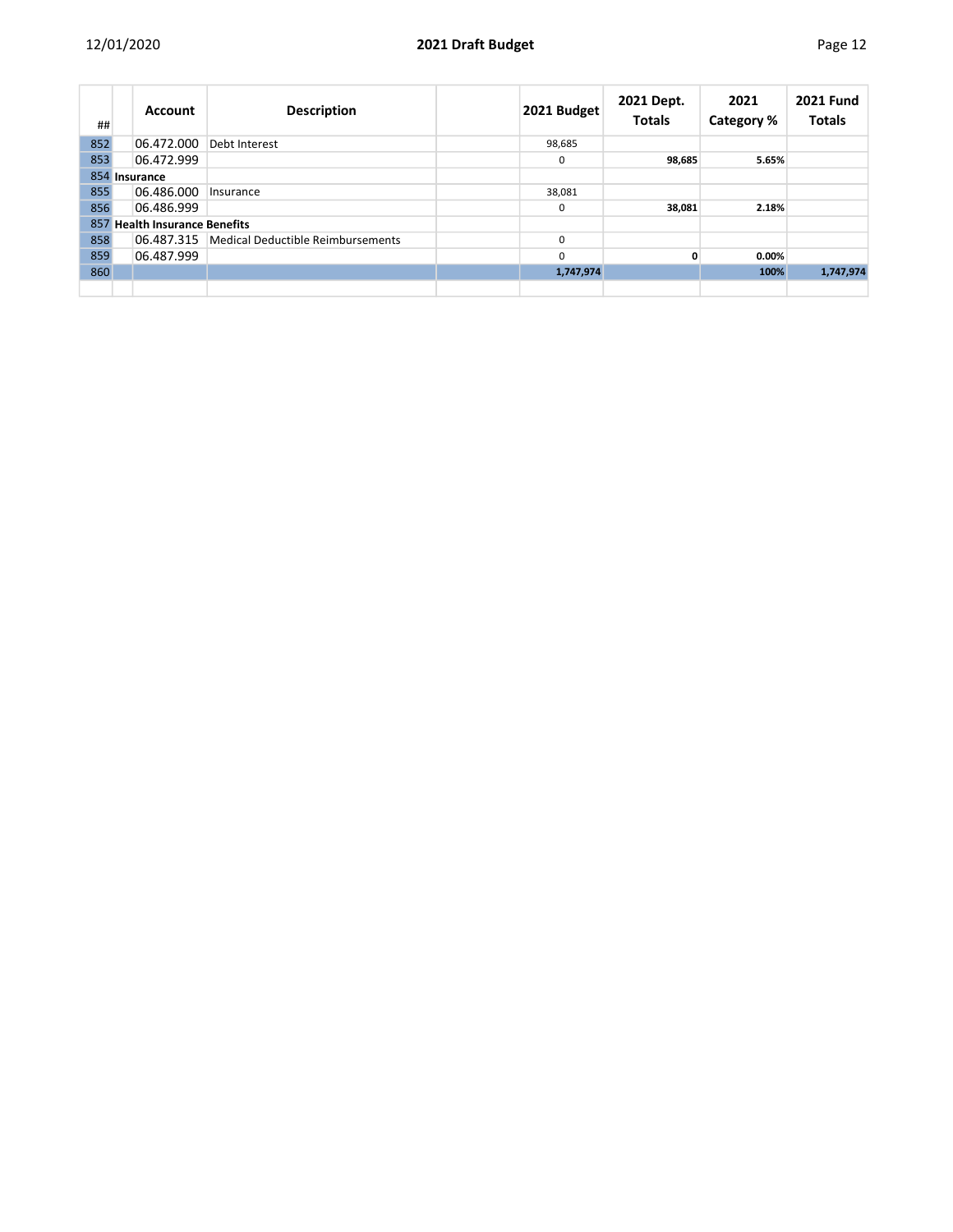| 197 ELECTRIC FUND (07) REVENUES<br><b>198 Interest Earnings</b><br>199<br>07.341.000 Interest Income<br>$\overline{a}$<br>200<br>0<br>0.00%<br>201 Rents and Royalties<br>07.342.403 Pole Attachment Rental<br>202<br>20,473<br>203<br>20,473<br>0.48%<br>204 State Shared Revenue<br>07.355.991 State Reimbursement<br>205<br>206<br>0<br>0.00%<br>$\overline{\phantom{a}}$<br>207 Sales of Electricity<br>208<br>07.372.400 Metered Sales<br>4,226,885<br>209<br>07.372.560 Turn - On Fees<br>500<br>07.372.570 Nsf Fees<br>210<br>200<br>07.372.900 Delinquent Fee<br>211<br>13,500<br>212<br>4,241,085<br>99.51%<br>213 Miscellaneous Income<br>214<br>07.380.100 Sales Tax Discount<br>300<br>215<br>300<br>0.01%<br>216 Sale of Fixed Assets<br>07.391.100 Sale Of Fixed Assets<br>217<br>218<br>07.391.200   Insurance Reimbursement for Fixed Assets<br>$\overline{a}$<br>219<br>0<br>0.00%<br>220 Proceeds of Short Term Debt<br>221<br>07.394.100 Tax and Revenue Anticipation Note<br>222<br>0<br>0.00%<br>223<br><b>ELECTRIC FUND (07) TOTAL</b><br>100%<br>4,261,858<br>4,261,858<br>861 ELECTRIC FUND (07) EXPENDITURES<br>956 Traffic Control Devices<br>$07.433.249$ Traffic - Suppiles<br>957<br>250<br>07.433.316 Traffic - Maintenance<br>958<br>2,617<br>07.433.361 Traffic - Electric<br>959<br>2,536<br>07.433.999<br>960<br>$\mathbf 0$<br>5,403<br>0.13%<br>961 Street Lighting<br>07.434.245 Street Lights - Supplies<br>962<br>2,000<br>963<br>07.434.361 Street Lights - Electric<br>84,504<br>07.434.999<br>964<br>$\mathbf 0$<br>86,504<br>2.03%<br>965 Electric System<br>966<br>07.442.231 Electric - Vehicle Fuel<br>1,059<br>967<br>07.442.245 Electric - Supplies<br>54,027<br>968<br>07.442.250 Electric - Vehicle Repairs<br>8,140<br>969<br>07.442.260 Electric - Small Tools and Equipment<br>2,641<br>970<br>07.442.310 Electric - Professional Services<br>135,000<br>971<br>07.442.317 Electric - Emgergency Maint Labor<br>50,000<br>07.442.321 Electric - Telephone<br>0<br>972<br>973<br>07.442.329 Electric - Wireless Aircards<br>559<br>07.442.361 Electric - Electric<br>974<br>1,870<br>975<br>07.442.362 Electric - Natural Gas<br>1,056<br>976<br>07.442.372 Electric - Repairs To System<br>40,853<br>977<br>07.442.373 Electric - Building Repair and Maintenance<br>593<br>978<br>07.442.374 Electric - Repairs To Equipment<br>15<br>979<br>07.442.375 Electric - Repair - Replace Electric Meter Supplies<br>152<br>14,000<br>980<br>07.442.420 Electric - Dues Subscription and Member<br>07.442.462 Electric - Street Opening<br>981<br>100<br>0<br>982<br>07.442.640 Electric - Construction Contracts<br>983<br>15,000<br>07.442.720 Electric - System Up Grades Major<br>0<br>984<br>07.442.740 Electric - Equipment<br>07.442.742 Electric - Christmas Decorations<br>985<br>500<br>986<br>07.442.900 Electric - Power Purchased<br>989,386<br>987<br>07.442.901 Electric - Network Integration Transmission<br>161,040<br>988<br>07.442.902 Electric - PJM Fees<br>484,679<br>46.01% | ##  | <b>Account</b> | <b>Description</b> | 2021 Budget | 2021 Dept.<br><b>Totals</b> | 2021<br><b>Category %</b> | <b>2021 Fund</b><br><b>Totals</b> |
|-----------------------------------------------------------------------------------------------------------------------------------------------------------------------------------------------------------------------------------------------------------------------------------------------------------------------------------------------------------------------------------------------------------------------------------------------------------------------------------------------------------------------------------------------------------------------------------------------------------------------------------------------------------------------------------------------------------------------------------------------------------------------------------------------------------------------------------------------------------------------------------------------------------------------------------------------------------------------------------------------------------------------------------------------------------------------------------------------------------------------------------------------------------------------------------------------------------------------------------------------------------------------------------------------------------------------------------------------------------------------------------------------------------------------------------------------------------------------------------------------------------------------------------------------------------------------------------------------------------------------------------------------------------------------------------------------------------------------------------------------------------------------------------------------------------------------------------------------------------------------------------------------------------------------------------------------------------------------------------------------------------------------------------------------------------------------------------------------------------------------------------------------------------------------------------------------------------------------------------------------------------------------------------------------------------------------------------------------------------------------------------------------------------------------------------------------------------------------------------------------------------------------------------------------------------------------------------------------------------------------------------------------------------------------------------------------------------------------------------------------------------------------------------------------------------------------------------------------------------------------------------------------------------------------------------------------------------------------------------------------------------------------------------------------------|-----|----------------|--------------------|-------------|-----------------------------|---------------------------|-----------------------------------|
|                                                                                                                                                                                                                                                                                                                                                                                                                                                                                                                                                                                                                                                                                                                                                                                                                                                                                                                                                                                                                                                                                                                                                                                                                                                                                                                                                                                                                                                                                                                                                                                                                                                                                                                                                                                                                                                                                                                                                                                                                                                                                                                                                                                                                                                                                                                                                                                                                                                                                                                                                                                                                                                                                                                                                                                                                                                                                                                                                                                                                                                     |     |                |                    |             |                             |                           |                                   |
|                                                                                                                                                                                                                                                                                                                                                                                                                                                                                                                                                                                                                                                                                                                                                                                                                                                                                                                                                                                                                                                                                                                                                                                                                                                                                                                                                                                                                                                                                                                                                                                                                                                                                                                                                                                                                                                                                                                                                                                                                                                                                                                                                                                                                                                                                                                                                                                                                                                                                                                                                                                                                                                                                                                                                                                                                                                                                                                                                                                                                                                     |     |                |                    |             |                             |                           |                                   |
|                                                                                                                                                                                                                                                                                                                                                                                                                                                                                                                                                                                                                                                                                                                                                                                                                                                                                                                                                                                                                                                                                                                                                                                                                                                                                                                                                                                                                                                                                                                                                                                                                                                                                                                                                                                                                                                                                                                                                                                                                                                                                                                                                                                                                                                                                                                                                                                                                                                                                                                                                                                                                                                                                                                                                                                                                                                                                                                                                                                                                                                     |     |                |                    |             |                             |                           |                                   |
|                                                                                                                                                                                                                                                                                                                                                                                                                                                                                                                                                                                                                                                                                                                                                                                                                                                                                                                                                                                                                                                                                                                                                                                                                                                                                                                                                                                                                                                                                                                                                                                                                                                                                                                                                                                                                                                                                                                                                                                                                                                                                                                                                                                                                                                                                                                                                                                                                                                                                                                                                                                                                                                                                                                                                                                                                                                                                                                                                                                                                                                     |     |                |                    |             |                             |                           |                                   |
|                                                                                                                                                                                                                                                                                                                                                                                                                                                                                                                                                                                                                                                                                                                                                                                                                                                                                                                                                                                                                                                                                                                                                                                                                                                                                                                                                                                                                                                                                                                                                                                                                                                                                                                                                                                                                                                                                                                                                                                                                                                                                                                                                                                                                                                                                                                                                                                                                                                                                                                                                                                                                                                                                                                                                                                                                                                                                                                                                                                                                                                     |     |                |                    |             |                             |                           |                                   |
|                                                                                                                                                                                                                                                                                                                                                                                                                                                                                                                                                                                                                                                                                                                                                                                                                                                                                                                                                                                                                                                                                                                                                                                                                                                                                                                                                                                                                                                                                                                                                                                                                                                                                                                                                                                                                                                                                                                                                                                                                                                                                                                                                                                                                                                                                                                                                                                                                                                                                                                                                                                                                                                                                                                                                                                                                                                                                                                                                                                                                                                     |     |                |                    |             |                             |                           |                                   |
|                                                                                                                                                                                                                                                                                                                                                                                                                                                                                                                                                                                                                                                                                                                                                                                                                                                                                                                                                                                                                                                                                                                                                                                                                                                                                                                                                                                                                                                                                                                                                                                                                                                                                                                                                                                                                                                                                                                                                                                                                                                                                                                                                                                                                                                                                                                                                                                                                                                                                                                                                                                                                                                                                                                                                                                                                                                                                                                                                                                                                                                     |     |                |                    |             |                             |                           |                                   |
|                                                                                                                                                                                                                                                                                                                                                                                                                                                                                                                                                                                                                                                                                                                                                                                                                                                                                                                                                                                                                                                                                                                                                                                                                                                                                                                                                                                                                                                                                                                                                                                                                                                                                                                                                                                                                                                                                                                                                                                                                                                                                                                                                                                                                                                                                                                                                                                                                                                                                                                                                                                                                                                                                                                                                                                                                                                                                                                                                                                                                                                     |     |                |                    |             |                             |                           |                                   |
|                                                                                                                                                                                                                                                                                                                                                                                                                                                                                                                                                                                                                                                                                                                                                                                                                                                                                                                                                                                                                                                                                                                                                                                                                                                                                                                                                                                                                                                                                                                                                                                                                                                                                                                                                                                                                                                                                                                                                                                                                                                                                                                                                                                                                                                                                                                                                                                                                                                                                                                                                                                                                                                                                                                                                                                                                                                                                                                                                                                                                                                     |     |                |                    |             |                             |                           |                                   |
|                                                                                                                                                                                                                                                                                                                                                                                                                                                                                                                                                                                                                                                                                                                                                                                                                                                                                                                                                                                                                                                                                                                                                                                                                                                                                                                                                                                                                                                                                                                                                                                                                                                                                                                                                                                                                                                                                                                                                                                                                                                                                                                                                                                                                                                                                                                                                                                                                                                                                                                                                                                                                                                                                                                                                                                                                                                                                                                                                                                                                                                     |     |                |                    |             |                             |                           |                                   |
|                                                                                                                                                                                                                                                                                                                                                                                                                                                                                                                                                                                                                                                                                                                                                                                                                                                                                                                                                                                                                                                                                                                                                                                                                                                                                                                                                                                                                                                                                                                                                                                                                                                                                                                                                                                                                                                                                                                                                                                                                                                                                                                                                                                                                                                                                                                                                                                                                                                                                                                                                                                                                                                                                                                                                                                                                                                                                                                                                                                                                                                     |     |                |                    |             |                             |                           |                                   |
|                                                                                                                                                                                                                                                                                                                                                                                                                                                                                                                                                                                                                                                                                                                                                                                                                                                                                                                                                                                                                                                                                                                                                                                                                                                                                                                                                                                                                                                                                                                                                                                                                                                                                                                                                                                                                                                                                                                                                                                                                                                                                                                                                                                                                                                                                                                                                                                                                                                                                                                                                                                                                                                                                                                                                                                                                                                                                                                                                                                                                                                     |     |                |                    |             |                             |                           |                                   |
|                                                                                                                                                                                                                                                                                                                                                                                                                                                                                                                                                                                                                                                                                                                                                                                                                                                                                                                                                                                                                                                                                                                                                                                                                                                                                                                                                                                                                                                                                                                                                                                                                                                                                                                                                                                                                                                                                                                                                                                                                                                                                                                                                                                                                                                                                                                                                                                                                                                                                                                                                                                                                                                                                                                                                                                                                                                                                                                                                                                                                                                     |     |                |                    |             |                             |                           |                                   |
|                                                                                                                                                                                                                                                                                                                                                                                                                                                                                                                                                                                                                                                                                                                                                                                                                                                                                                                                                                                                                                                                                                                                                                                                                                                                                                                                                                                                                                                                                                                                                                                                                                                                                                                                                                                                                                                                                                                                                                                                                                                                                                                                                                                                                                                                                                                                                                                                                                                                                                                                                                                                                                                                                                                                                                                                                                                                                                                                                                                                                                                     |     |                |                    |             |                             |                           |                                   |
|                                                                                                                                                                                                                                                                                                                                                                                                                                                                                                                                                                                                                                                                                                                                                                                                                                                                                                                                                                                                                                                                                                                                                                                                                                                                                                                                                                                                                                                                                                                                                                                                                                                                                                                                                                                                                                                                                                                                                                                                                                                                                                                                                                                                                                                                                                                                                                                                                                                                                                                                                                                                                                                                                                                                                                                                                                                                                                                                                                                                                                                     |     |                |                    |             |                             |                           |                                   |
|                                                                                                                                                                                                                                                                                                                                                                                                                                                                                                                                                                                                                                                                                                                                                                                                                                                                                                                                                                                                                                                                                                                                                                                                                                                                                                                                                                                                                                                                                                                                                                                                                                                                                                                                                                                                                                                                                                                                                                                                                                                                                                                                                                                                                                                                                                                                                                                                                                                                                                                                                                                                                                                                                                                                                                                                                                                                                                                                                                                                                                                     |     |                |                    |             |                             |                           |                                   |
|                                                                                                                                                                                                                                                                                                                                                                                                                                                                                                                                                                                                                                                                                                                                                                                                                                                                                                                                                                                                                                                                                                                                                                                                                                                                                                                                                                                                                                                                                                                                                                                                                                                                                                                                                                                                                                                                                                                                                                                                                                                                                                                                                                                                                                                                                                                                                                                                                                                                                                                                                                                                                                                                                                                                                                                                                                                                                                                                                                                                                                                     |     |                |                    |             |                             |                           |                                   |
|                                                                                                                                                                                                                                                                                                                                                                                                                                                                                                                                                                                                                                                                                                                                                                                                                                                                                                                                                                                                                                                                                                                                                                                                                                                                                                                                                                                                                                                                                                                                                                                                                                                                                                                                                                                                                                                                                                                                                                                                                                                                                                                                                                                                                                                                                                                                                                                                                                                                                                                                                                                                                                                                                                                                                                                                                                                                                                                                                                                                                                                     |     |                |                    |             |                             |                           |                                   |
|                                                                                                                                                                                                                                                                                                                                                                                                                                                                                                                                                                                                                                                                                                                                                                                                                                                                                                                                                                                                                                                                                                                                                                                                                                                                                                                                                                                                                                                                                                                                                                                                                                                                                                                                                                                                                                                                                                                                                                                                                                                                                                                                                                                                                                                                                                                                                                                                                                                                                                                                                                                                                                                                                                                                                                                                                                                                                                                                                                                                                                                     |     |                |                    |             |                             |                           |                                   |
|                                                                                                                                                                                                                                                                                                                                                                                                                                                                                                                                                                                                                                                                                                                                                                                                                                                                                                                                                                                                                                                                                                                                                                                                                                                                                                                                                                                                                                                                                                                                                                                                                                                                                                                                                                                                                                                                                                                                                                                                                                                                                                                                                                                                                                                                                                                                                                                                                                                                                                                                                                                                                                                                                                                                                                                                                                                                                                                                                                                                                                                     |     |                |                    |             |                             |                           |                                   |
|                                                                                                                                                                                                                                                                                                                                                                                                                                                                                                                                                                                                                                                                                                                                                                                                                                                                                                                                                                                                                                                                                                                                                                                                                                                                                                                                                                                                                                                                                                                                                                                                                                                                                                                                                                                                                                                                                                                                                                                                                                                                                                                                                                                                                                                                                                                                                                                                                                                                                                                                                                                                                                                                                                                                                                                                                                                                                                                                                                                                                                                     |     |                |                    |             |                             |                           |                                   |
|                                                                                                                                                                                                                                                                                                                                                                                                                                                                                                                                                                                                                                                                                                                                                                                                                                                                                                                                                                                                                                                                                                                                                                                                                                                                                                                                                                                                                                                                                                                                                                                                                                                                                                                                                                                                                                                                                                                                                                                                                                                                                                                                                                                                                                                                                                                                                                                                                                                                                                                                                                                                                                                                                                                                                                                                                                                                                                                                                                                                                                                     |     |                |                    |             |                             |                           |                                   |
|                                                                                                                                                                                                                                                                                                                                                                                                                                                                                                                                                                                                                                                                                                                                                                                                                                                                                                                                                                                                                                                                                                                                                                                                                                                                                                                                                                                                                                                                                                                                                                                                                                                                                                                                                                                                                                                                                                                                                                                                                                                                                                                                                                                                                                                                                                                                                                                                                                                                                                                                                                                                                                                                                                                                                                                                                                                                                                                                                                                                                                                     |     |                |                    |             |                             |                           |                                   |
|                                                                                                                                                                                                                                                                                                                                                                                                                                                                                                                                                                                                                                                                                                                                                                                                                                                                                                                                                                                                                                                                                                                                                                                                                                                                                                                                                                                                                                                                                                                                                                                                                                                                                                                                                                                                                                                                                                                                                                                                                                                                                                                                                                                                                                                                                                                                                                                                                                                                                                                                                                                                                                                                                                                                                                                                                                                                                                                                                                                                                                                     |     |                |                    |             |                             |                           |                                   |
|                                                                                                                                                                                                                                                                                                                                                                                                                                                                                                                                                                                                                                                                                                                                                                                                                                                                                                                                                                                                                                                                                                                                                                                                                                                                                                                                                                                                                                                                                                                                                                                                                                                                                                                                                                                                                                                                                                                                                                                                                                                                                                                                                                                                                                                                                                                                                                                                                                                                                                                                                                                                                                                                                                                                                                                                                                                                                                                                                                                                                                                     |     |                |                    |             |                             |                           |                                   |
|                                                                                                                                                                                                                                                                                                                                                                                                                                                                                                                                                                                                                                                                                                                                                                                                                                                                                                                                                                                                                                                                                                                                                                                                                                                                                                                                                                                                                                                                                                                                                                                                                                                                                                                                                                                                                                                                                                                                                                                                                                                                                                                                                                                                                                                                                                                                                                                                                                                                                                                                                                                                                                                                                                                                                                                                                                                                                                                                                                                                                                                     |     |                |                    |             |                             |                           |                                   |
|                                                                                                                                                                                                                                                                                                                                                                                                                                                                                                                                                                                                                                                                                                                                                                                                                                                                                                                                                                                                                                                                                                                                                                                                                                                                                                                                                                                                                                                                                                                                                                                                                                                                                                                                                                                                                                                                                                                                                                                                                                                                                                                                                                                                                                                                                                                                                                                                                                                                                                                                                                                                                                                                                                                                                                                                                                                                                                                                                                                                                                                     |     |                |                    |             |                             |                           |                                   |
|                                                                                                                                                                                                                                                                                                                                                                                                                                                                                                                                                                                                                                                                                                                                                                                                                                                                                                                                                                                                                                                                                                                                                                                                                                                                                                                                                                                                                                                                                                                                                                                                                                                                                                                                                                                                                                                                                                                                                                                                                                                                                                                                                                                                                                                                                                                                                                                                                                                                                                                                                                                                                                                                                                                                                                                                                                                                                                                                                                                                                                                     |     |                |                    |             |                             |                           |                                   |
|                                                                                                                                                                                                                                                                                                                                                                                                                                                                                                                                                                                                                                                                                                                                                                                                                                                                                                                                                                                                                                                                                                                                                                                                                                                                                                                                                                                                                                                                                                                                                                                                                                                                                                                                                                                                                                                                                                                                                                                                                                                                                                                                                                                                                                                                                                                                                                                                                                                                                                                                                                                                                                                                                                                                                                                                                                                                                                                                                                                                                                                     |     |                |                    |             |                             |                           |                                   |
|                                                                                                                                                                                                                                                                                                                                                                                                                                                                                                                                                                                                                                                                                                                                                                                                                                                                                                                                                                                                                                                                                                                                                                                                                                                                                                                                                                                                                                                                                                                                                                                                                                                                                                                                                                                                                                                                                                                                                                                                                                                                                                                                                                                                                                                                                                                                                                                                                                                                                                                                                                                                                                                                                                                                                                                                                                                                                                                                                                                                                                                     |     |                |                    |             |                             |                           |                                   |
|                                                                                                                                                                                                                                                                                                                                                                                                                                                                                                                                                                                                                                                                                                                                                                                                                                                                                                                                                                                                                                                                                                                                                                                                                                                                                                                                                                                                                                                                                                                                                                                                                                                                                                                                                                                                                                                                                                                                                                                                                                                                                                                                                                                                                                                                                                                                                                                                                                                                                                                                                                                                                                                                                                                                                                                                                                                                                                                                                                                                                                                     |     |                |                    |             |                             |                           |                                   |
|                                                                                                                                                                                                                                                                                                                                                                                                                                                                                                                                                                                                                                                                                                                                                                                                                                                                                                                                                                                                                                                                                                                                                                                                                                                                                                                                                                                                                                                                                                                                                                                                                                                                                                                                                                                                                                                                                                                                                                                                                                                                                                                                                                                                                                                                                                                                                                                                                                                                                                                                                                                                                                                                                                                                                                                                                                                                                                                                                                                                                                                     |     |                |                    |             |                             |                           |                                   |
|                                                                                                                                                                                                                                                                                                                                                                                                                                                                                                                                                                                                                                                                                                                                                                                                                                                                                                                                                                                                                                                                                                                                                                                                                                                                                                                                                                                                                                                                                                                                                                                                                                                                                                                                                                                                                                                                                                                                                                                                                                                                                                                                                                                                                                                                                                                                                                                                                                                                                                                                                                                                                                                                                                                                                                                                                                                                                                                                                                                                                                                     |     |                |                    |             |                             |                           |                                   |
|                                                                                                                                                                                                                                                                                                                                                                                                                                                                                                                                                                                                                                                                                                                                                                                                                                                                                                                                                                                                                                                                                                                                                                                                                                                                                                                                                                                                                                                                                                                                                                                                                                                                                                                                                                                                                                                                                                                                                                                                                                                                                                                                                                                                                                                                                                                                                                                                                                                                                                                                                                                                                                                                                                                                                                                                                                                                                                                                                                                                                                                     |     |                |                    |             |                             |                           |                                   |
|                                                                                                                                                                                                                                                                                                                                                                                                                                                                                                                                                                                                                                                                                                                                                                                                                                                                                                                                                                                                                                                                                                                                                                                                                                                                                                                                                                                                                                                                                                                                                                                                                                                                                                                                                                                                                                                                                                                                                                                                                                                                                                                                                                                                                                                                                                                                                                                                                                                                                                                                                                                                                                                                                                                                                                                                                                                                                                                                                                                                                                                     |     |                |                    |             |                             |                           |                                   |
|                                                                                                                                                                                                                                                                                                                                                                                                                                                                                                                                                                                                                                                                                                                                                                                                                                                                                                                                                                                                                                                                                                                                                                                                                                                                                                                                                                                                                                                                                                                                                                                                                                                                                                                                                                                                                                                                                                                                                                                                                                                                                                                                                                                                                                                                                                                                                                                                                                                                                                                                                                                                                                                                                                                                                                                                                                                                                                                                                                                                                                                     |     |                |                    |             |                             |                           |                                   |
|                                                                                                                                                                                                                                                                                                                                                                                                                                                                                                                                                                                                                                                                                                                                                                                                                                                                                                                                                                                                                                                                                                                                                                                                                                                                                                                                                                                                                                                                                                                                                                                                                                                                                                                                                                                                                                                                                                                                                                                                                                                                                                                                                                                                                                                                                                                                                                                                                                                                                                                                                                                                                                                                                                                                                                                                                                                                                                                                                                                                                                                     |     |                |                    |             |                             |                           |                                   |
|                                                                                                                                                                                                                                                                                                                                                                                                                                                                                                                                                                                                                                                                                                                                                                                                                                                                                                                                                                                                                                                                                                                                                                                                                                                                                                                                                                                                                                                                                                                                                                                                                                                                                                                                                                                                                                                                                                                                                                                                                                                                                                                                                                                                                                                                                                                                                                                                                                                                                                                                                                                                                                                                                                                                                                                                                                                                                                                                                                                                                                                     |     |                |                    |             |                             |                           |                                   |
|                                                                                                                                                                                                                                                                                                                                                                                                                                                                                                                                                                                                                                                                                                                                                                                                                                                                                                                                                                                                                                                                                                                                                                                                                                                                                                                                                                                                                                                                                                                                                                                                                                                                                                                                                                                                                                                                                                                                                                                                                                                                                                                                                                                                                                                                                                                                                                                                                                                                                                                                                                                                                                                                                                                                                                                                                                                                                                                                                                                                                                                     |     |                |                    |             |                             |                           |                                   |
|                                                                                                                                                                                                                                                                                                                                                                                                                                                                                                                                                                                                                                                                                                                                                                                                                                                                                                                                                                                                                                                                                                                                                                                                                                                                                                                                                                                                                                                                                                                                                                                                                                                                                                                                                                                                                                                                                                                                                                                                                                                                                                                                                                                                                                                                                                                                                                                                                                                                                                                                                                                                                                                                                                                                                                                                                                                                                                                                                                                                                                                     |     |                |                    |             |                             |                           |                                   |
|                                                                                                                                                                                                                                                                                                                                                                                                                                                                                                                                                                                                                                                                                                                                                                                                                                                                                                                                                                                                                                                                                                                                                                                                                                                                                                                                                                                                                                                                                                                                                                                                                                                                                                                                                                                                                                                                                                                                                                                                                                                                                                                                                                                                                                                                                                                                                                                                                                                                                                                                                                                                                                                                                                                                                                                                                                                                                                                                                                                                                                                     |     |                |                    |             |                             |                           |                                   |
|                                                                                                                                                                                                                                                                                                                                                                                                                                                                                                                                                                                                                                                                                                                                                                                                                                                                                                                                                                                                                                                                                                                                                                                                                                                                                                                                                                                                                                                                                                                                                                                                                                                                                                                                                                                                                                                                                                                                                                                                                                                                                                                                                                                                                                                                                                                                                                                                                                                                                                                                                                                                                                                                                                                                                                                                                                                                                                                                                                                                                                                     |     |                |                    |             |                             |                           |                                   |
|                                                                                                                                                                                                                                                                                                                                                                                                                                                                                                                                                                                                                                                                                                                                                                                                                                                                                                                                                                                                                                                                                                                                                                                                                                                                                                                                                                                                                                                                                                                                                                                                                                                                                                                                                                                                                                                                                                                                                                                                                                                                                                                                                                                                                                                                                                                                                                                                                                                                                                                                                                                                                                                                                                                                                                                                                                                                                                                                                                                                                                                     |     |                |                    |             |                             |                           |                                   |
|                                                                                                                                                                                                                                                                                                                                                                                                                                                                                                                                                                                                                                                                                                                                                                                                                                                                                                                                                                                                                                                                                                                                                                                                                                                                                                                                                                                                                                                                                                                                                                                                                                                                                                                                                                                                                                                                                                                                                                                                                                                                                                                                                                                                                                                                                                                                                                                                                                                                                                                                                                                                                                                                                                                                                                                                                                                                                                                                                                                                                                                     |     |                |                    |             |                             |                           |                                   |
|                                                                                                                                                                                                                                                                                                                                                                                                                                                                                                                                                                                                                                                                                                                                                                                                                                                                                                                                                                                                                                                                                                                                                                                                                                                                                                                                                                                                                                                                                                                                                                                                                                                                                                                                                                                                                                                                                                                                                                                                                                                                                                                                                                                                                                                                                                                                                                                                                                                                                                                                                                                                                                                                                                                                                                                                                                                                                                                                                                                                                                                     |     |                |                    |             |                             |                           |                                   |
|                                                                                                                                                                                                                                                                                                                                                                                                                                                                                                                                                                                                                                                                                                                                                                                                                                                                                                                                                                                                                                                                                                                                                                                                                                                                                                                                                                                                                                                                                                                                                                                                                                                                                                                                                                                                                                                                                                                                                                                                                                                                                                                                                                                                                                                                                                                                                                                                                                                                                                                                                                                                                                                                                                                                                                                                                                                                                                                                                                                                                                                     |     |                |                    |             |                             |                           |                                   |
|                                                                                                                                                                                                                                                                                                                                                                                                                                                                                                                                                                                                                                                                                                                                                                                                                                                                                                                                                                                                                                                                                                                                                                                                                                                                                                                                                                                                                                                                                                                                                                                                                                                                                                                                                                                                                                                                                                                                                                                                                                                                                                                                                                                                                                                                                                                                                                                                                                                                                                                                                                                                                                                                                                                                                                                                                                                                                                                                                                                                                                                     |     |                |                    |             |                             |                           |                                   |
|                                                                                                                                                                                                                                                                                                                                                                                                                                                                                                                                                                                                                                                                                                                                                                                                                                                                                                                                                                                                                                                                                                                                                                                                                                                                                                                                                                                                                                                                                                                                                                                                                                                                                                                                                                                                                                                                                                                                                                                                                                                                                                                                                                                                                                                                                                                                                                                                                                                                                                                                                                                                                                                                                                                                                                                                                                                                                                                                                                                                                                                     |     |                |                    |             |                             |                           |                                   |
|                                                                                                                                                                                                                                                                                                                                                                                                                                                                                                                                                                                                                                                                                                                                                                                                                                                                                                                                                                                                                                                                                                                                                                                                                                                                                                                                                                                                                                                                                                                                                                                                                                                                                                                                                                                                                                                                                                                                                                                                                                                                                                                                                                                                                                                                                                                                                                                                                                                                                                                                                                                                                                                                                                                                                                                                                                                                                                                                                                                                                                                     |     |                |                    |             |                             |                           |                                   |
|                                                                                                                                                                                                                                                                                                                                                                                                                                                                                                                                                                                                                                                                                                                                                                                                                                                                                                                                                                                                                                                                                                                                                                                                                                                                                                                                                                                                                                                                                                                                                                                                                                                                                                                                                                                                                                                                                                                                                                                                                                                                                                                                                                                                                                                                                                                                                                                                                                                                                                                                                                                                                                                                                                                                                                                                                                                                                                                                                                                                                                                     |     |                |                    |             |                             |                           |                                   |
|                                                                                                                                                                                                                                                                                                                                                                                                                                                                                                                                                                                                                                                                                                                                                                                                                                                                                                                                                                                                                                                                                                                                                                                                                                                                                                                                                                                                                                                                                                                                                                                                                                                                                                                                                                                                                                                                                                                                                                                                                                                                                                                                                                                                                                                                                                                                                                                                                                                                                                                                                                                                                                                                                                                                                                                                                                                                                                                                                                                                                                                     |     |                |                    |             |                             |                           |                                   |
|                                                                                                                                                                                                                                                                                                                                                                                                                                                                                                                                                                                                                                                                                                                                                                                                                                                                                                                                                                                                                                                                                                                                                                                                                                                                                                                                                                                                                                                                                                                                                                                                                                                                                                                                                                                                                                                                                                                                                                                                                                                                                                                                                                                                                                                                                                                                                                                                                                                                                                                                                                                                                                                                                                                                                                                                                                                                                                                                                                                                                                                     |     |                |                    |             |                             |                           |                                   |
|                                                                                                                                                                                                                                                                                                                                                                                                                                                                                                                                                                                                                                                                                                                                                                                                                                                                                                                                                                                                                                                                                                                                                                                                                                                                                                                                                                                                                                                                                                                                                                                                                                                                                                                                                                                                                                                                                                                                                                                                                                                                                                                                                                                                                                                                                                                                                                                                                                                                                                                                                                                                                                                                                                                                                                                                                                                                                                                                                                                                                                                     |     |                |                    |             |                             |                           |                                   |
|                                                                                                                                                                                                                                                                                                                                                                                                                                                                                                                                                                                                                                                                                                                                                                                                                                                                                                                                                                                                                                                                                                                                                                                                                                                                                                                                                                                                                                                                                                                                                                                                                                                                                                                                                                                                                                                                                                                                                                                                                                                                                                                                                                                                                                                                                                                                                                                                                                                                                                                                                                                                                                                                                                                                                                                                                                                                                                                                                                                                                                                     |     |                |                    |             |                             |                           |                                   |
|                                                                                                                                                                                                                                                                                                                                                                                                                                                                                                                                                                                                                                                                                                                                                                                                                                                                                                                                                                                                                                                                                                                                                                                                                                                                                                                                                                                                                                                                                                                                                                                                                                                                                                                                                                                                                                                                                                                                                                                                                                                                                                                                                                                                                                                                                                                                                                                                                                                                                                                                                                                                                                                                                                                                                                                                                                                                                                                                                                                                                                                     |     |                |                    |             |                             |                           |                                   |
|                                                                                                                                                                                                                                                                                                                                                                                                                                                                                                                                                                                                                                                                                                                                                                                                                                                                                                                                                                                                                                                                                                                                                                                                                                                                                                                                                                                                                                                                                                                                                                                                                                                                                                                                                                                                                                                                                                                                                                                                                                                                                                                                                                                                                                                                                                                                                                                                                                                                                                                                                                                                                                                                                                                                                                                                                                                                                                                                                                                                                                                     |     |                |                    |             |                             |                           |                                   |
|                                                                                                                                                                                                                                                                                                                                                                                                                                                                                                                                                                                                                                                                                                                                                                                                                                                                                                                                                                                                                                                                                                                                                                                                                                                                                                                                                                                                                                                                                                                                                                                                                                                                                                                                                                                                                                                                                                                                                                                                                                                                                                                                                                                                                                                                                                                                                                                                                                                                                                                                                                                                                                                                                                                                                                                                                                                                                                                                                                                                                                                     |     |                |                    |             |                             |                           |                                   |
|                                                                                                                                                                                                                                                                                                                                                                                                                                                                                                                                                                                                                                                                                                                                                                                                                                                                                                                                                                                                                                                                                                                                                                                                                                                                                                                                                                                                                                                                                                                                                                                                                                                                                                                                                                                                                                                                                                                                                                                                                                                                                                                                                                                                                                                                                                                                                                                                                                                                                                                                                                                                                                                                                                                                                                                                                                                                                                                                                                                                                                                     |     |                |                    |             |                             |                           |                                   |
|                                                                                                                                                                                                                                                                                                                                                                                                                                                                                                                                                                                                                                                                                                                                                                                                                                                                                                                                                                                                                                                                                                                                                                                                                                                                                                                                                                                                                                                                                                                                                                                                                                                                                                                                                                                                                                                                                                                                                                                                                                                                                                                                                                                                                                                                                                                                                                                                                                                                                                                                                                                                                                                                                                                                                                                                                                                                                                                                                                                                                                                     |     |                |                    |             |                             |                           |                                   |
|                                                                                                                                                                                                                                                                                                                                                                                                                                                                                                                                                                                                                                                                                                                                                                                                                                                                                                                                                                                                                                                                                                                                                                                                                                                                                                                                                                                                                                                                                                                                                                                                                                                                                                                                                                                                                                                                                                                                                                                                                                                                                                                                                                                                                                                                                                                                                                                                                                                                                                                                                                                                                                                                                                                                                                                                                                                                                                                                                                                                                                                     |     |                |                    |             |                             |                           |                                   |
|                                                                                                                                                                                                                                                                                                                                                                                                                                                                                                                                                                                                                                                                                                                                                                                                                                                                                                                                                                                                                                                                                                                                                                                                                                                                                                                                                                                                                                                                                                                                                                                                                                                                                                                                                                                                                                                                                                                                                                                                                                                                                                                                                                                                                                                                                                                                                                                                                                                                                                                                                                                                                                                                                                                                                                                                                                                                                                                                                                                                                                                     | 989 | 07.442.999     |                    | 0           | 1,960,670                   |                           |                                   |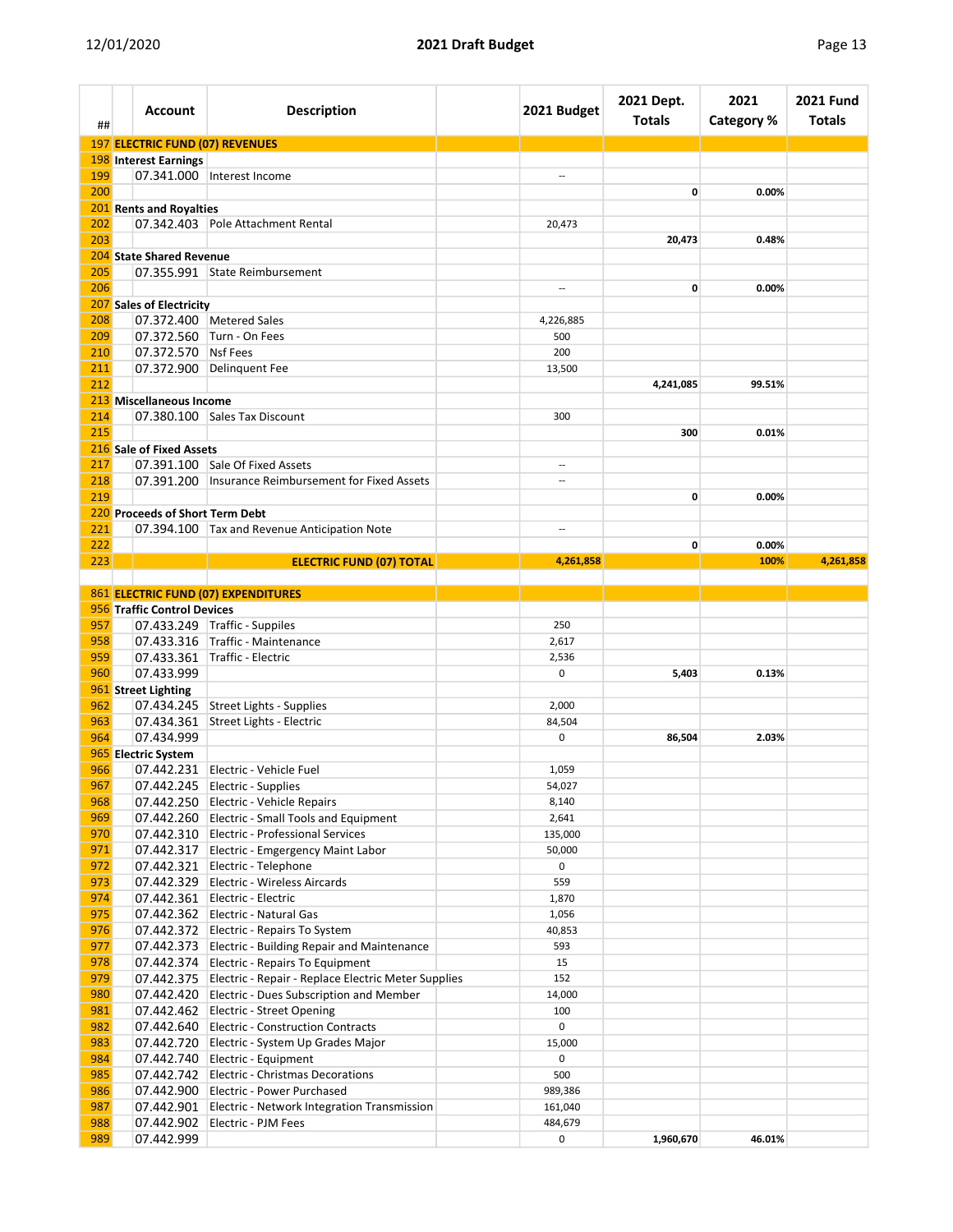| ##   |                                 | <b>Account</b>        | <b>Description</b>                           | 2021 Budget | 2021 Dept.<br><b>Totals</b> | 2021<br>Category % | <b>2021 Fund</b><br><b>Totals</b> |
|------|---------------------------------|-----------------------|----------------------------------------------|-------------|-----------------------------|--------------------|-----------------------------------|
| 990  |                                 | <b>Debt Principal</b> |                                              |             |                             |                    |                                   |
| 991  |                                 | 07.471.000            | Debt Principal                               | 99,430      |                             |                    |                                   |
| 992  |                                 | 07.471.600            | Tax and Revenue Anticipation Note            | $\Omega$    |                             |                    |                                   |
| 993  |                                 | 07.471.999            |                                              | 0           | 99,430                      | 2.33%              |                                   |
|      |                                 | 994 Debt Interest     |                                              |             |                             |                    |                                   |
| 995  |                                 | 07.472.000            | Debt Interest                                | 63,094      |                             |                    |                                   |
| 996  |                                 | 07.472.600            | Tax and Revenue Anticipation Note Interest   | 0           |                             |                    |                                   |
| 997  |                                 | 07.472.999            |                                              | 0           | 63,094                      | 1.48%              |                                   |
|      |                                 | 998 Insurance         |                                              |             |                             |                    |                                   |
| 999  |                                 | 07.486.000            | Insurance                                    | 38,081      |                             |                    |                                   |
| 1000 |                                 | 07.486.999            |                                              | $\Omega$    | 38,081                      | 0.89%              |                                   |
|      | <b>1001</b> Interfund Transfers |                       |                                              |             |                             |                    |                                   |
| 1002 |                                 | 07.492.010            | Operating Transfer - To General Fund         | 1,331,418   |                             |                    |                                   |
| 1003 |                                 | 07.492.030            | Operating Transfer - To Capital Reserve Fund | 9,400       |                             |                    |                                   |
| 1004 |                                 | 07.492.060            | Operating Transfer - To Water                | 471,811     |                             |                    |                                   |
| 1005 |                                 | 07.492.999            |                                              | 0           | 1,812,629                   | 42.53%             |                                   |
| 1006 |                                 |                       |                                              | 4,261,858   |                             | 100%               | 4,261,858                         |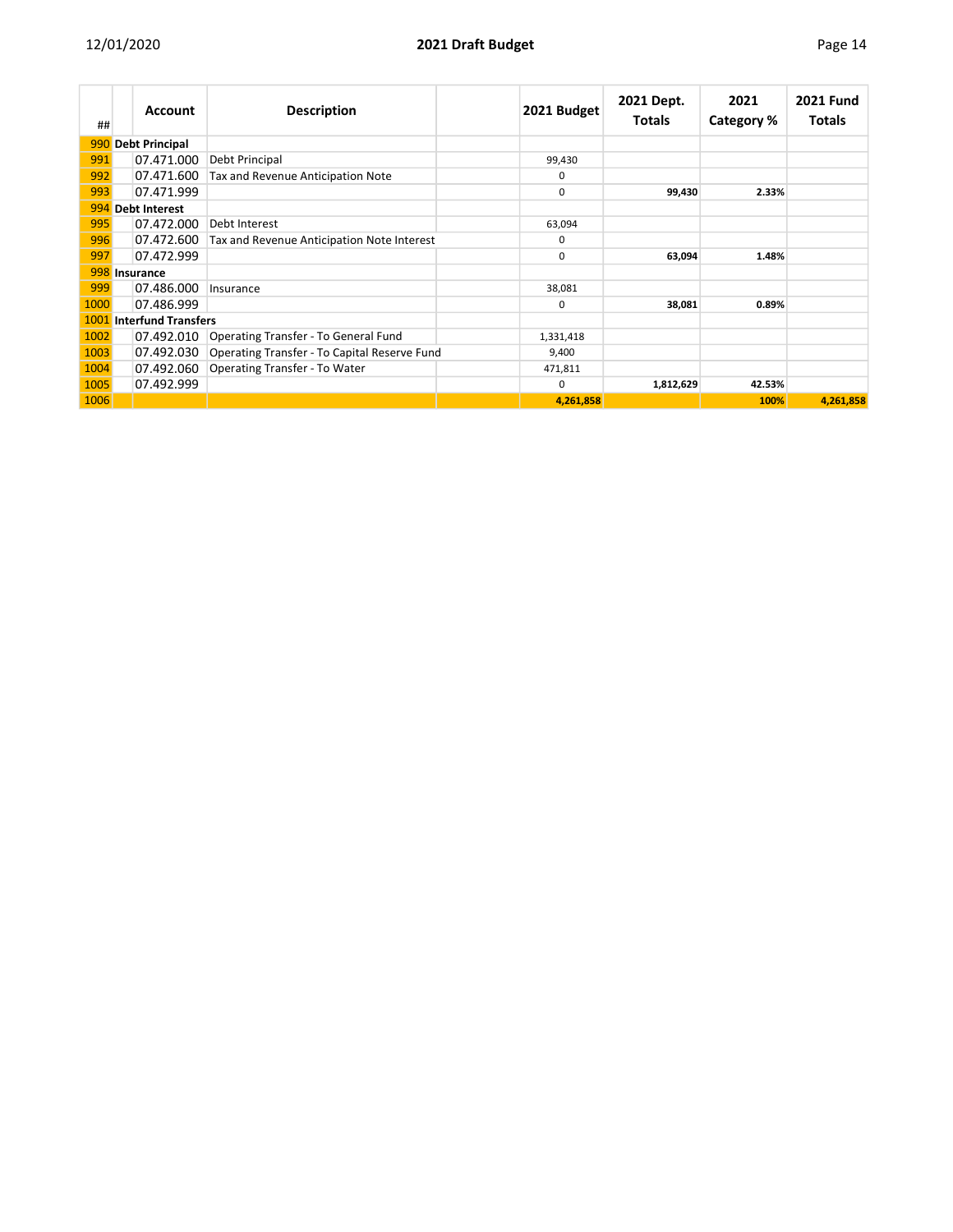| г. |  |
|----|--|
|    |  |

| ##  | Account                    | <b>Description</b>                         | 2021 Budget | 2021 Dept.<br><b>Totals</b> | 2021<br><b>Category %</b> | <b>2021 Fund</b><br><b>Totals</b> |
|-----|----------------------------|--------------------------------------------|-------------|-----------------------------|---------------------------|-----------------------------------|
|     | 138 RECREATION FUND (05)   |                                            |             |                             |                           |                                   |
|     | 139 Interest Earnings      |                                            |             |                             |                           |                                   |
| 140 |                            | 05.341.001 Interest Income                 | 30          |                             | 0.00%                     |                                   |
| 141 |                            |                                            |             | 30                          |                           |                                   |
|     | 142 Recreation             |                                            |             |                             |                           |                                   |
| 143 |                            | 05.367.130 Park and Recreation Concessions | 3,000       |                             |                           |                                   |
| 144 |                            | 05.367.300 Contribution from General Fund  | $\Omega$    |                             |                           |                                   |
| 145 |                            |                                            |             | 3,000                       | 22.09%                    |                                   |
|     | 146 Miscellaneous Income   |                                            |             |                             |                           |                                   |
| 147 |                            | 05.386.000 Miscellaneous Income            | 850         |                             |                           |                                   |
| 148 |                            |                                            |             | 850                         | 6.26%                     |                                   |
|     | 149 Donations              |                                            |             |                             |                           |                                   |
| 150 |                            | 05.387.000 Donations to Recreation Board   | 500         |                             |                           |                                   |
| 151 |                            |                                            |             | 500                         | 3.68%                     |                                   |
|     |                            | 152 Other Unclassified Operating Revenue   |             |                             |                           |                                   |
| 153 |                            | 05.389.100 Lottery Sales                   | 100         |                             |                           |                                   |
| 154 |                            | 05.389.200 Raffle Proceeds                 | 100         |                             |                           |                                   |
| 155 |                            |                                            |             | 200                         | 1.47%                     |                                   |
|     | 156 Interfund Transfers    |                                            |             |                             |                           |                                   |
| 157 |                            | 05.392.010 Transfer from General Fund      | 9,000       |                             |                           |                                   |
| 158 |                            |                                            |             | 9,000                       | 66.27%                    |                                   |
| 159 |                            | <b>RECREATION FUND (05) TOTAL</b>          | 13,580      |                             | 100%                      | 13,580                            |
|     | 656 RECREATION FUND (05)   |                                            |             |                             |                           |                                   |
|     | 657 Administration         |                                            |             |                             |                           |                                   |
| 658 | 05.451.229                 | <b>Food Sales</b>                          | 1,477       |                             |                           |                                   |
| 659 | 05.451.247 Supplies        |                                            | 1,876       |                             |                           |                                   |
| 660 | 05.451.325 Postage         |                                            | 327         |                             |                           |                                   |
| 661 | 05.451.341 Printing        |                                            | 1,781       |                             |                           |                                   |
| 662 |                            | 05.451.373 Snack Shack Improvements        |             |                             |                           |                                   |
| 663 |                            | 05.451.530 Miscellaneous Expenses          | 6,081       |                             |                           |                                   |
| 664 |                            | 05.451.750 Equipment Purchases             | 1,038       |                             |                           |                                   |
| 665 | 05.451.999                 |                                            |             | 12,580                      | 92.64%                    |                                   |
|     | 666 Grounds and Facilities |                                            |             |                             |                           |                                   |
| 667 |                            | 05.452.372 Playground Improvements         | 1,000       |                             |                           |                                   |
| 668 | 05.452.999                 |                                            | 0           | 1,000                       | 7.36%                     |                                   |
| 669 |                            |                                            | 13,580      |                             | 100%                      | 13,580                            |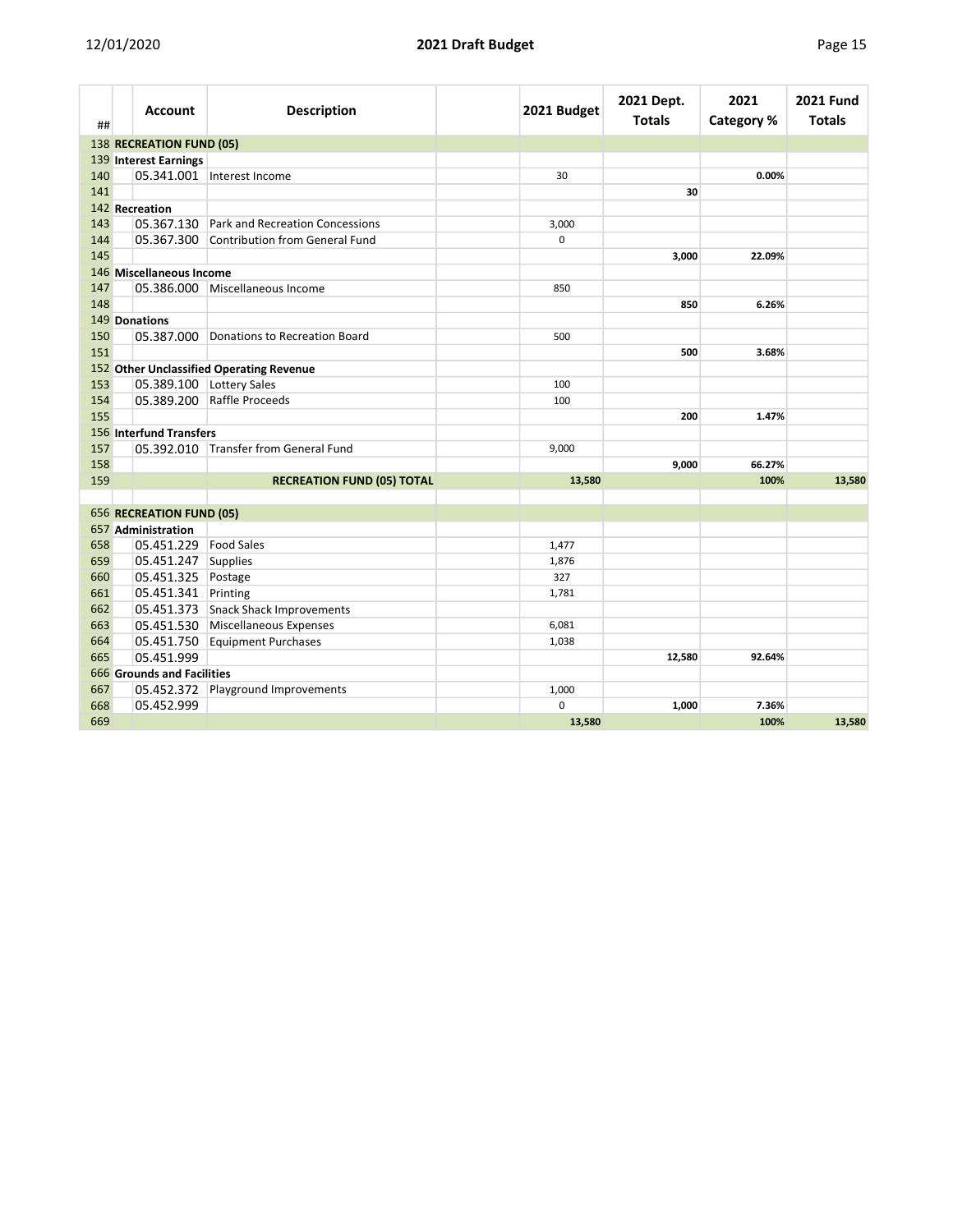| ı. |
|----|
|----|

| ##  | <b>Account</b>                  | <b>Description</b>                                  | 2021 Budget | 2021 Dept.<br><b>Totals</b> | 2021<br>Category % | <b>2021 Fund</b><br><b>Totals</b> |
|-----|---------------------------------|-----------------------------------------------------|-------------|-----------------------------|--------------------|-----------------------------------|
|     | 224 SEWER FUND (08) REVENUE     |                                                     |             |                             |                    |                                   |
|     | 225 Sewer Reserve Fund          |                                                     |             |                             |                    |                                   |
| 226 |                                 | 08.100.000 Beginning Fund Balance                   | 391,820     |                             |                    |                                   |
| 227 |                                 |                                                     |             | 391,820                     | 38.20%             |                                   |
|     | 228 Interest Earnings           |                                                     |             |                             |                    |                                   |
| 229 | 08.341.001                      | Interest Income                                     | 2,400       |                             |                    |                                   |
| 230 |                                 |                                                     |             | 2,400                       | 0.23%              |                                   |
|     | 231 Federal Grants              |                                                     |             |                             |                    |                                   |
| 232 | 08.351.040                      | Federal Grants                                      | 399,471     |                             |                    |                                   |
| 233 |                                 |                                                     |             | 399,471                     | 38.95%             |                                   |
|     | 234 State Grants                |                                                     |             |                             |                    |                                   |
| 235 | 08.354.040                      | State Grants                                        | 100,000     |                             |                    |                                   |
| 236 |                                 |                                                     |             | 100,000                     | 9.75%              |                                   |
|     | 237 Charges for Service         |                                                     |             |                             |                    |                                   |
| 238 |                                 | 08.379.001 EPA Surcharge Fee                        | 131,927     |                             |                    |                                   |
| 239 |                                 |                                                     |             | 131,927                     | 12.86%             |                                   |
| 240 |                                 | <b>SEWER FUND (08) REVENUE TOTAL</b>                | 1,025,618   |                             | 100%               | 1,025,618                         |
|     | 241 SEWER FUND (08) EXPENDITURE |                                                     |             |                             |                    |                                   |
|     | 242 Sewer Repairs               |                                                     |             |                             |                    |                                   |
| 243 |                                 | 08.436.313 Sewers - Engineering                     | 8,000       |                             |                    |                                   |
| 244 |                                 | 08.436.364 Sewers - EPA Expense                     | 799,247     |                             |                    |                                   |
| 245 |                                 | 08.436.462 Sewers - Permits                         | 500         |                             |                    |                                   |
| 246 |                                 | 08.436.750 Sewers - Equipment and Tools             | 12,000      |                             |                    |                                   |
| 247 |                                 |                                                     |             | 819,747                     | 79.93%             |                                   |
|     | 248 Interfund Transfers         |                                                     |             |                             |                    |                                   |
| 249 |                                 | 08.492.080 Transfer To Sewer Fund/Remaining Balance | 205,871     |                             |                    |                                   |
| 250 |                                 |                                                     |             | 205,871                     | 20.07%             |                                   |
| 251 |                                 | <b>SEWER FUND (08) EXPENDITURE TOTAL</b>            | 1,025,618   |                             | 100%               | 1,025,618                         |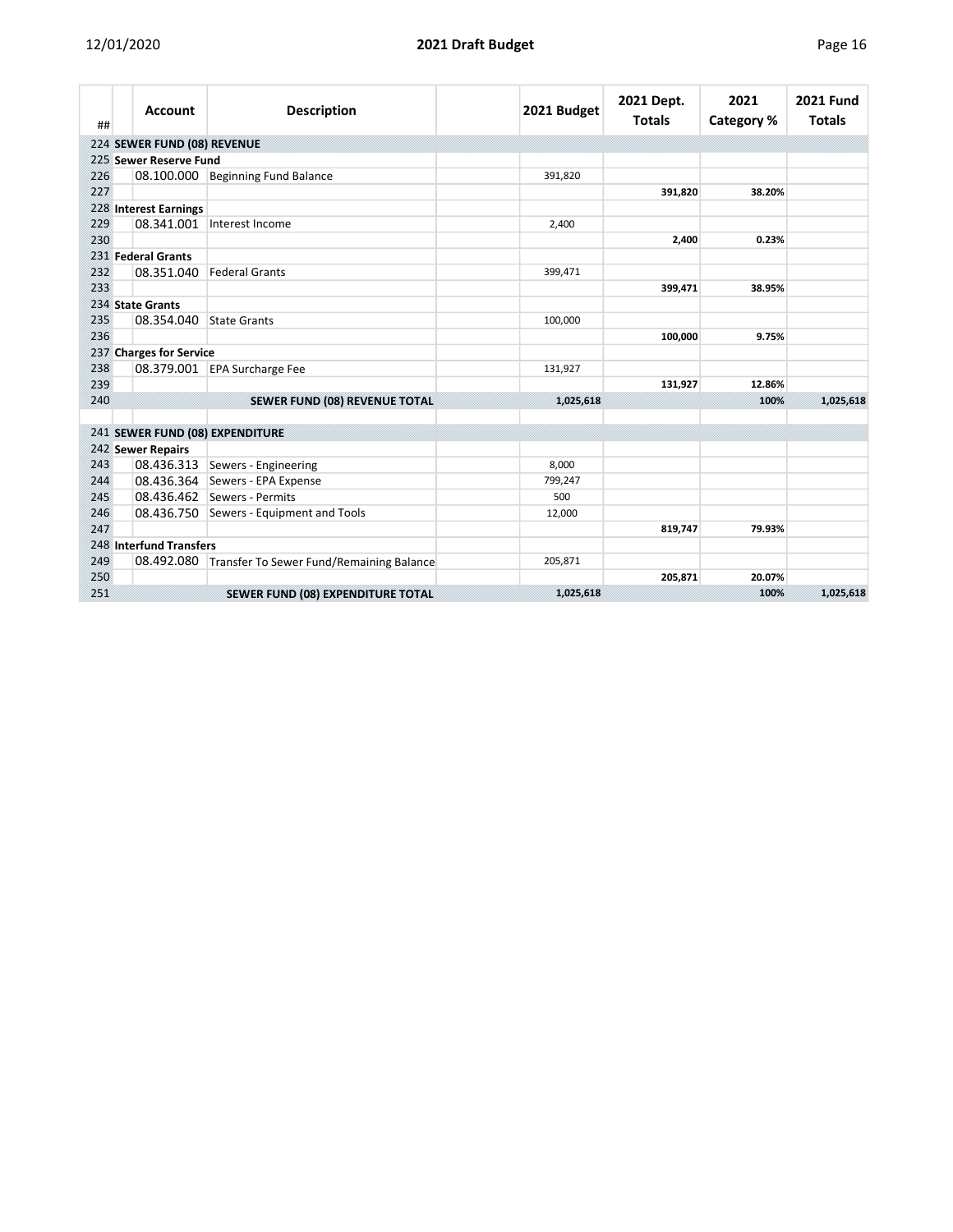| ##   | <b>Account</b>                 | <b>Description</b>                         | 2021 Budget              | 2021 Dept.<br><b>Totals</b> | 2021<br>Category % | <b>2021 Fund</b><br><b>Totals</b> |
|------|--------------------------------|--------------------------------------------|--------------------------|-----------------------------|--------------------|-----------------------------------|
|      |                                | 252 CAPITAL RESERVE FUND (30) REVENUE      |                          |                             |                    |                                   |
|      | 253 Interest Earnings          |                                            |                          |                             |                    |                                   |
| 254  |                                | 30.341.001 Interest Income                 | $\overline{\phantom{a}}$ |                             |                    |                                   |
| 255  |                                |                                            |                          | 0                           | 0.00%              |                                   |
|      | 256 Interfund Transfers        |                                            |                          |                             |                    |                                   |
| 257  | 30.392.010                     | Transfer from General Fund                 | $\hspace{0.05cm}$        |                             |                    |                                   |
| 258  |                                | 30.392.060 Transfer from Water Fund        | --                       |                             |                    |                                   |
| 259  |                                | 30.392.070 Transfer from Electric Fund     | 9,400                    |                             |                    |                                   |
| 260  | 30.392.080                     | Transfer from General Fund - Sewer Reserve | $\overline{\phantom{a}}$ |                             |                    |                                   |
| 261  |                                |                                            |                          | 9,400                       | 100.00%            |                                   |
| 262  |                                | <b>CAPITAL RESERVE FUND (30) TOTAL</b>     | 9,400                    |                             | 100%               | 9,400                             |
|      |                                |                                            |                          |                             |                    |                                   |
|      | 1007 CAPITAL RESERVE FUND (30) |                                            |                          |                             |                    |                                   |
| 1008 |                                |                                            |                          |                             |                    |                                   |
| 1009 |                                | Balance In                                 | 9,400                    |                             |                    |                                   |
| 1010 |                                |                                            |                          | 9,400                       |                    |                                   |
| 1011 |                                |                                            |                          |                             |                    | 9,400                             |
|      |                                |                                            |                          |                             |                    |                                   |